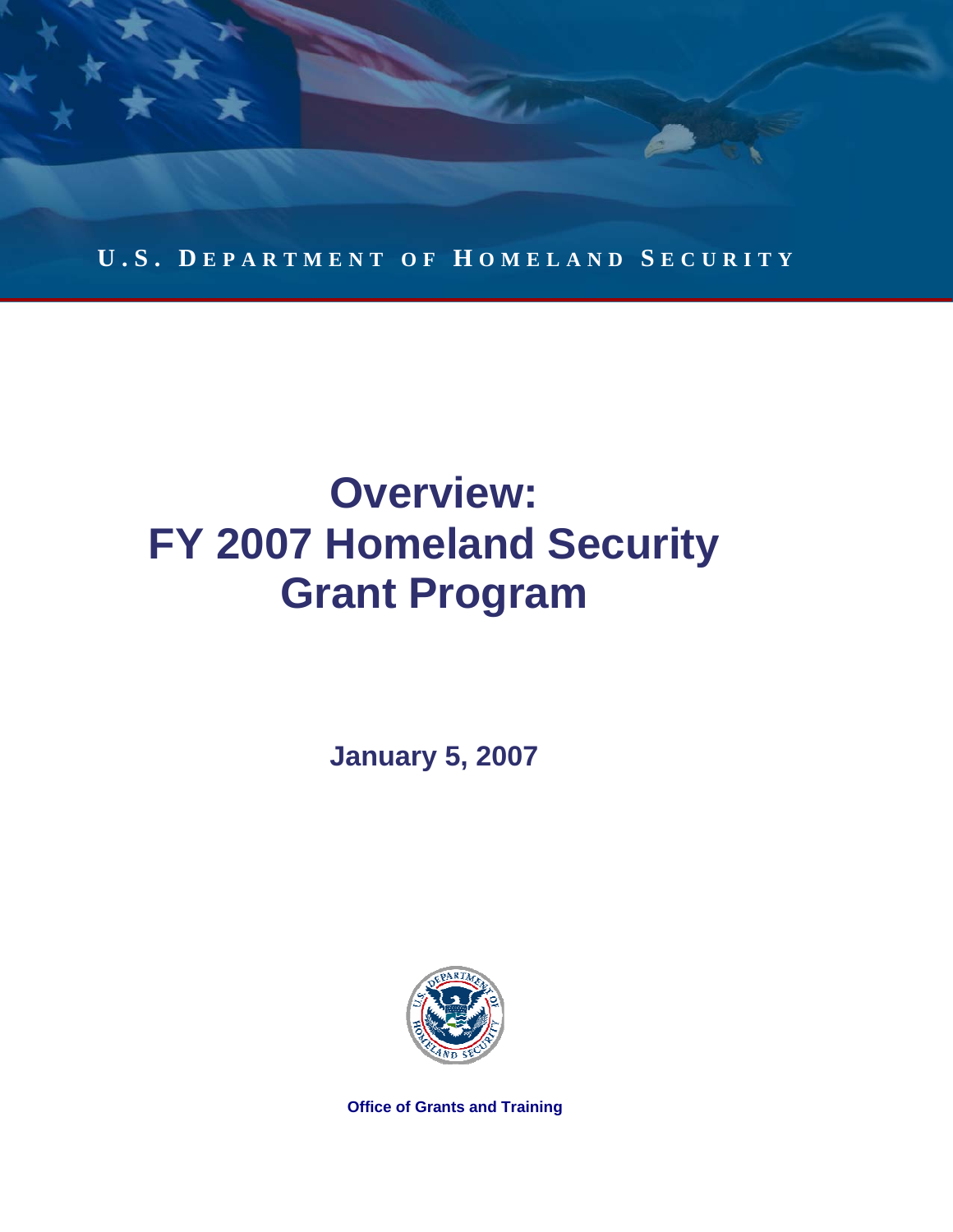# **Homeland Security Grant Program Overview**

A core mission of the Department of Homeland Security (DHS) is to enhance the ability of State, local and tribal governments to prepare, prevent, and respond to terrorist attacks and other disasters. The Homeland Security Grant Program (HSGP) is a primary funding mechanism for building and sustaining national preparedness capabilities.

HSGP is comprised of five separate grant programs:

- Urban Areas Security Initiative (UASI)
- State Homeland Security Program (SHSP)
- Law Enforcement Terrorism Prevention Program (LETPP)
- Metropolitan Medical Response System (MMRS)
- Citizen Corps Program (CCP).

Together, these grants fund a range of preparedness activities, including planning, organization, equipment purchase, training, exercises, and management and administration costs.

HSGP programs support objectives outlined in the National Preparedness Goal and related national preparedness doctrine, such as the National Incident Management System, National Response Plan, and the National Infrastructure Protection Plan.

The FY07 HSGP contains significant improvements based upon extensive outreach to HSGP stakeholders. In addition, the risk assessments that form the basis for eligibility under the HSGP have been simplified, refined, and considerably strengthened.

Funding priorities for this year further improve our primary commitment to risk-based funding. We also continue to deepen our commitment to assisting with regional planning and security coordination. In response to requests from our Urban Areas Security Initiative partners, this year's program includes a pilot test that gives the highest risk metropolitan areas additional flexibility in using their grant funds under that program to fund dedicated counterterrorism staff.

All potential applicants will have more time this year to complete the application process. DHS has also created multiple opportunities for applicants to have consultations with the Department's grant program and subject matter experts prior to final review of applications.

This year's HSGP grants strengthen DHS's ability to protect security- and business-sensitive information that will be provided with grant applications from inappropriate public release. To increase program flexibility, the period for performance under HSGP grants has been extended to 36 months.

| <b>Homeland Security Grant Program</b>       | <b>FY 2006</b>  | <b>FY 2007</b>  |
|----------------------------------------------|-----------------|-----------------|
| Urban Areas Security Initiative              | \$710,622,000   | \$746,900,000   |
| State Homeland Security Program              | \$528,165,000   | \$509,250,000   |
| Law Enforcement Terrorism Prevention Program | \$384,120,000   | \$363,750,000   |
| Metropolitan Medical Response System Program | \$28,808,920    | \$32,010,000    |
| Citizen Corps Program                        | \$19,206,000    | \$14,550,000    |
| Total                                        | \$1,670,921,920 | \$1,666,460,000 |

#### **HSGP Funding Distribution — FY 2006 and FY 2007**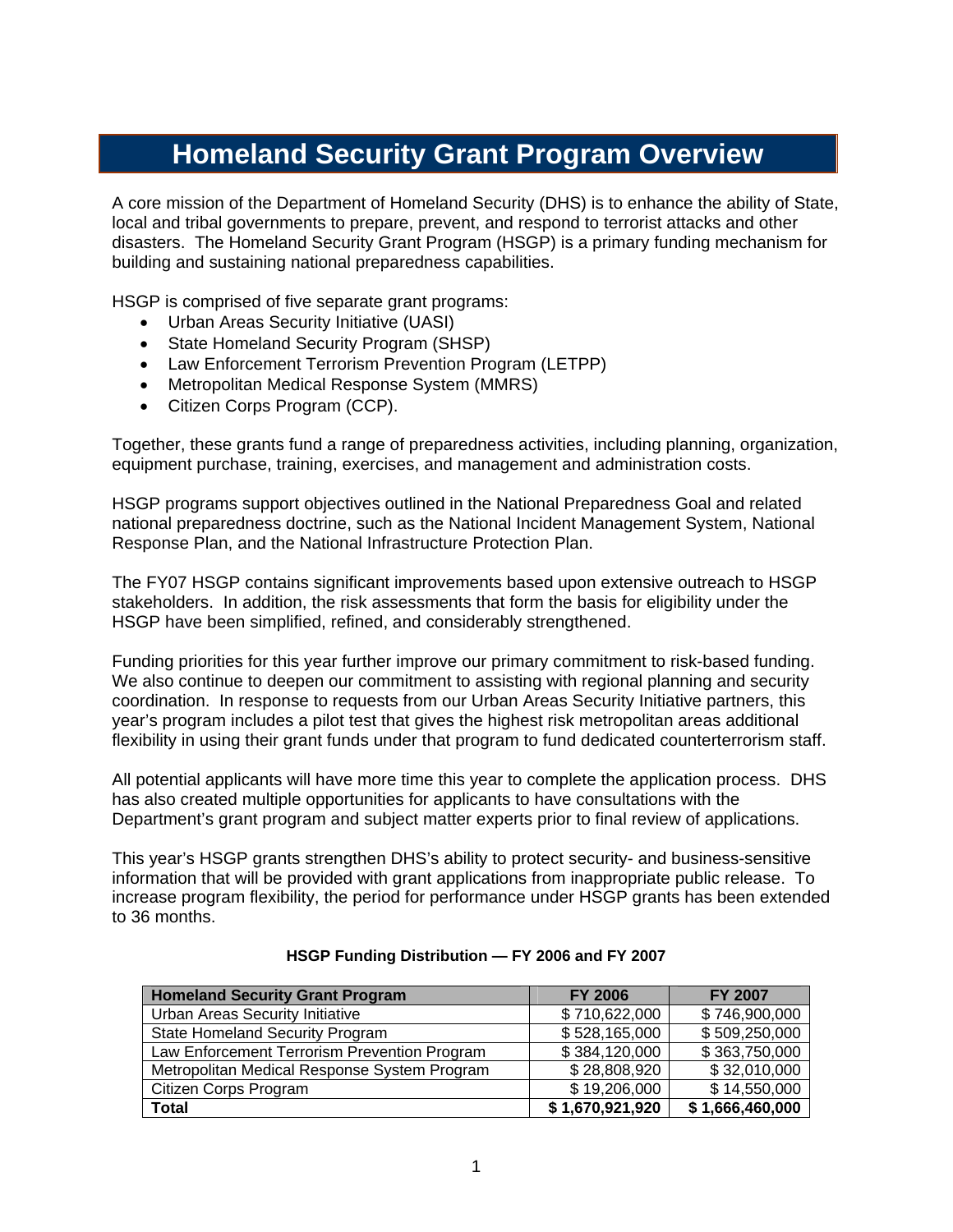# **Homeland Security Grant Program Detail**

### **Urban Areas Security Initiative (UASI) Program**

#### **Total Funding Available in FY 2007:** \$746,900,000

**Purpose:** The UASI Program focuses on the unique planning, equipment, training and exercise needs of high-threat, high-density urban areas. It assists them in building sustainable capacity to prevent, protect, respond, and recover from acts of terrorism.

**Eligible Applicants:** Forty-five urban areas (see page 4 for complete list) are eligible for funding under the FY07 program. Six of these areas are designated as highest risk UASI jurisdictions and will be eligible to compete for \$410 million or 55 percent of available funds. The remaining UASI areas will compete for the remaining \$336 million or 45 percent of available funds. Funds will be allocated based on analysis of risk and the effectiveness of proposed investments by the applicants. Risk for UASI jurisdictions is evaluated using a consistent methodology of threat, vulnerability, and consequences.

## **State Homeland Security Program (SHSP)**

**Total Funding Available in FY 2007:** \$509,250,000

**Purpose:** This core assistance program provides funds to build capabilities at the State and local levels through planning, equipment, training, and exercise activities. SHSP also supports the implementation of State homeland security strategies and key elements of the national preparedness architecture, including the National Preparedness Goal, the National Incident Management System and the National Response Plan.

**Eligible Applicants:** Eligible entities for SHSP are all 50 States, the District of Columbia, Puerto Rico, American Samoa, Guam, Northern Mariana Islands, and the Virgin Islands. Available funds are distributed to each State based upon the risk and effectiveness scores associated with each application and also on a minimum allocation consistent with the statutory formula set by the USA Patriot Act. Each State, the District of Columbia, and Puerto Rico will receive 0.75 percent of total available SHSP funds as a minimum allocation and the four territories will each receive 0.25 percent. Effectiveness scores are determined through a peer review of proposed State investments.

# **Law Enforcement Terrorism Prevention Program (LETPP)**

#### **Total Funding Available in FY 2007:** \$363,750,000

**Purpose:** LETPP provides resources to law enforcement and public safety communities to support critical terrorism prevention activities, including establishing and enhancing fusion centers and collaborating with non-law enforcement partners, other government agencies and the private sector.

**Eligible Applicants:** LETPP eligibility mirrors that of the SHSP program: all 50 States, the District of Columbia, Puerto Rico, American Samoa, Guam, Northern Mariana Islands, and the Virgin Islands. Available funds are distributed to each State based upon the risk and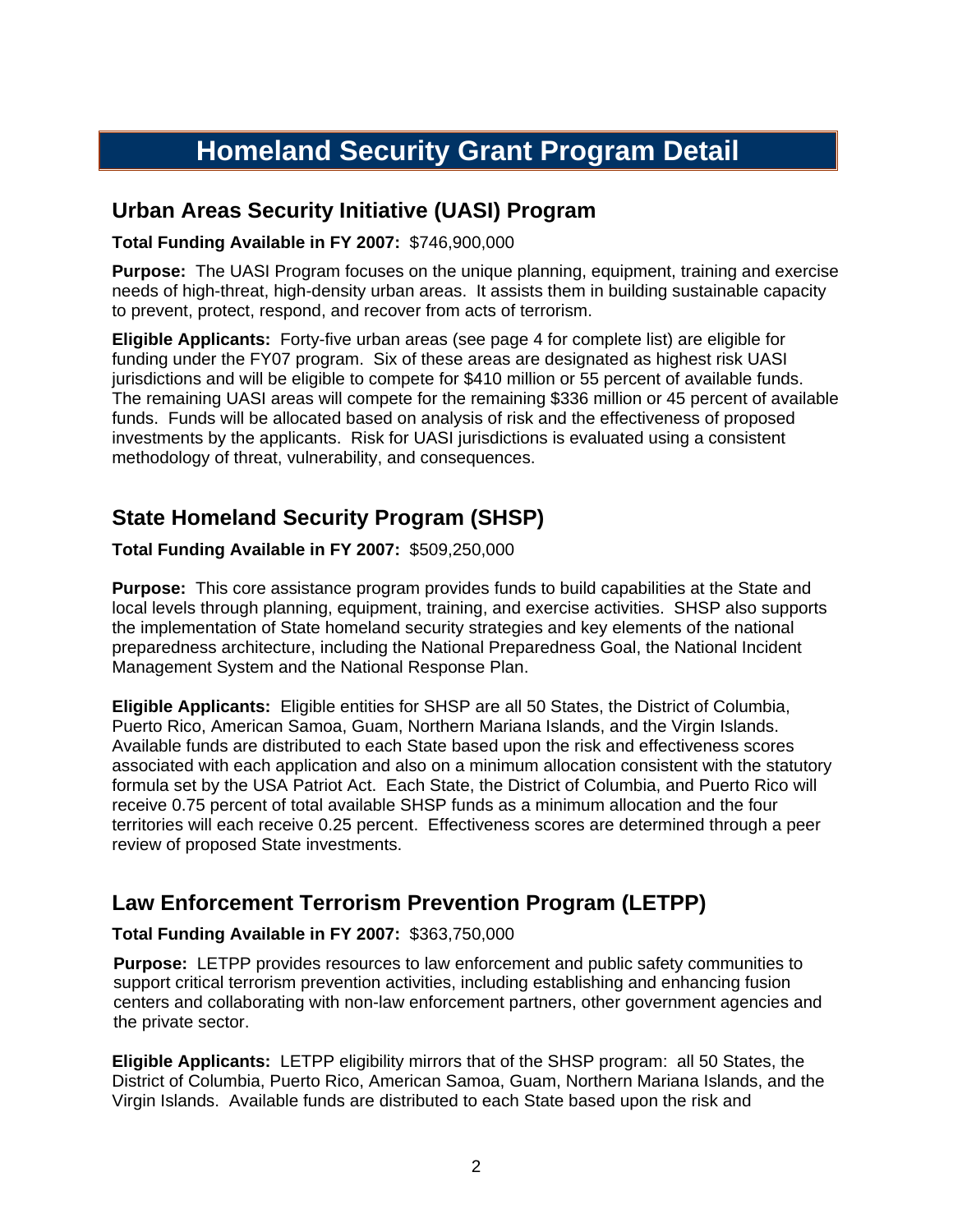effectiveness scores associated with each application and also on a minimum allocation consistent with the statutory formula set by the USA Patriot Act.

### **Metropolitan Medical Response System (MMRS) Program**

#### **Total Funding Available in FY 2007:** \$32,010,000

**Purpose:** MMRS funds support local preparedness efforts to respond to all-hazards mass casualty incidents, including CBRNE terrorism, epidemic disease outbreaks, natural disasters and large-scale hazardous materials incidents.

**Eligible Applicants:** As in past years, 124 cities are eligible for MMRS funding. See page 8, below, for a complete list of all eligible jurisdictions. Each of the 124 MMRS jurisdictions will receive \$258,145 to establish and sustain local capabilities.

# **Citizen Corps Program (CCP)**

#### **Total Funding Available in FY 2007:** \$14,550,000

**Purpose:** The Citizen Corps mission is to bring community and government leaders together to coordinate community involvement in emergency preparedness, planning, mitigation, response and recovery.

**Eligible Applicants:** Like SHSP and LETPP, the Citizen Corps Program is open to 56 States and Territories using the USA Patriot Act formula. All 50 States, the District of Columbia and Puerto Rico will receive a minimum of 0.75 percent of the total available CCP grant funding. Four terror ties (American Samoa, Guam, Northern Mariana Islands, and the Virgin Islands) will receive a minimum amount of 0.25 percent of the total available grant funding. The balance of the CCP funds is distributed on a population-share basis.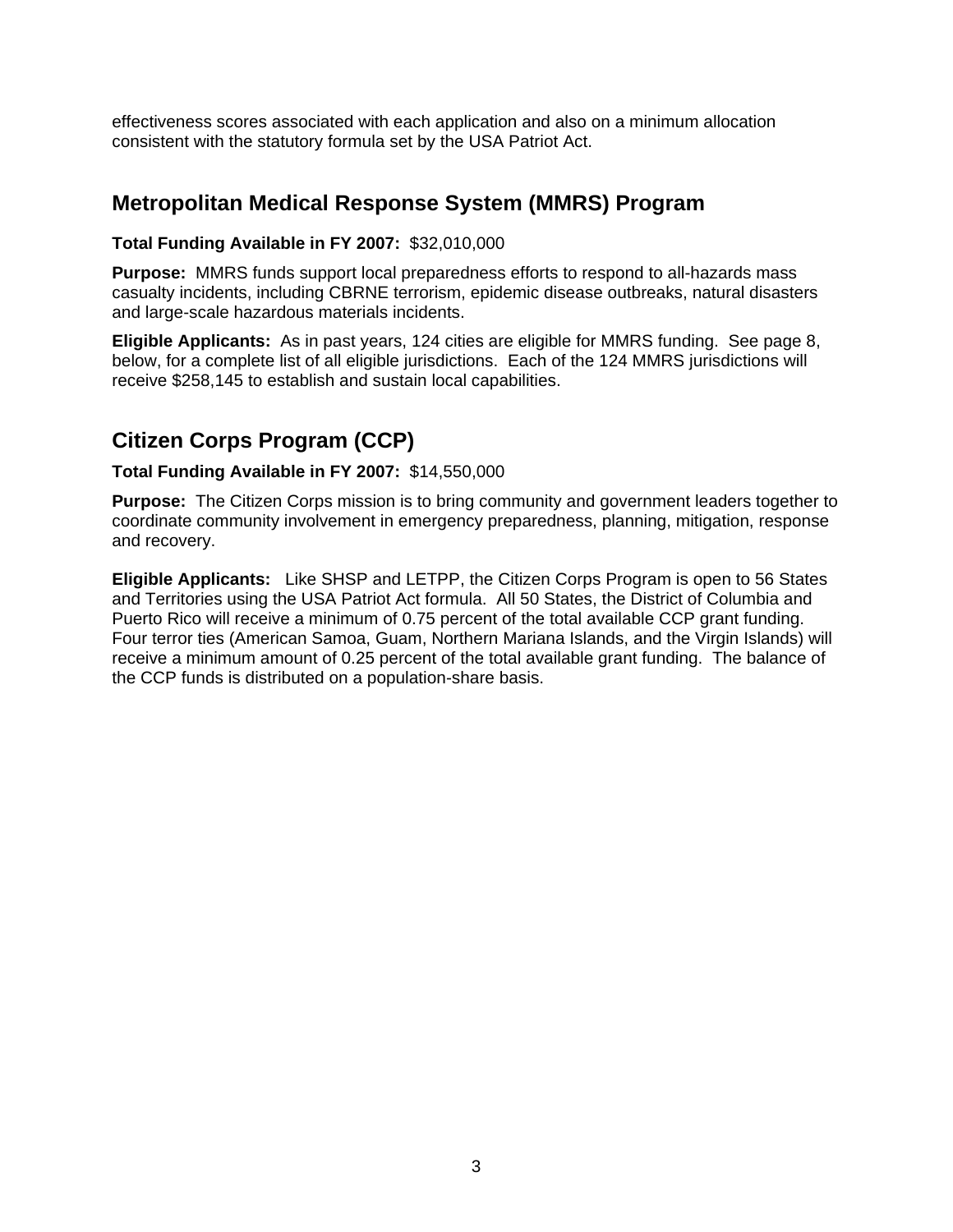# **FY 2007 Eligibility Lists**

#### **FY 2007 URBAN AREAS SECURITY INITIATIVE PROGRAM ELIGIBLE CANDIDATE AREAS**

#### **Total FY 2007 Available UASI Funding = \$746,900,000**

**FY 2007 Tier I 6 Urban Areas, \$410,795,000 allocated (55% of total)** 

Bay Area (CA) Chicago Area (IL) Houston Area (TX) Los Angeles/Long Beach Area (CA) National Capital Region (DC) New York City/Northern New Jersey Area

- New York City Area
- Jersey City/Newark Area

#### **FY 2007 Tier II 39 Urban Areas, \$336,105,000 allocated (45% of total)**

Anaheim/Santa Ana Area (CA) Atlanta Area (GA) Baltimore Area (MD) Boston Area (MA) Buffalo Area (NY) Charlotte Area (NC) Cincinnati Area (OH) Cleveland Area (OH) Columbus Area (OH) Dallas/Fort Worth/Arlington Area (TX) Denver Area (CO) Detroit Area (MI) El Paso Area (TX) Fort Lauderdale Area (FL) Honolulu Area (HI) Indianapolis Area (IN) Jacksonville Area (FL) Kansas City Area (MO) Las Vegas Area (NV) Memphis Area (TN)

Miami Area (FL) Milwaukee Area (WI) New Orleans Area (LA) Norfolk Area (VA) Oklahoma City Area (OK) Orlando Area (FL) Philadelphia Area (PA) Phoenix Area (AZ) Pittsburgh Area (PA) Portland Area (OR) Providence Area (RI) Sacramento Area (CA) San Antonio Area (TX) San Diego Area (CA) Seattle Area (WA) St. Louis Area (MO) Tampa Area (FL) Tucson Area (AZ) Twin Cities Area (MN)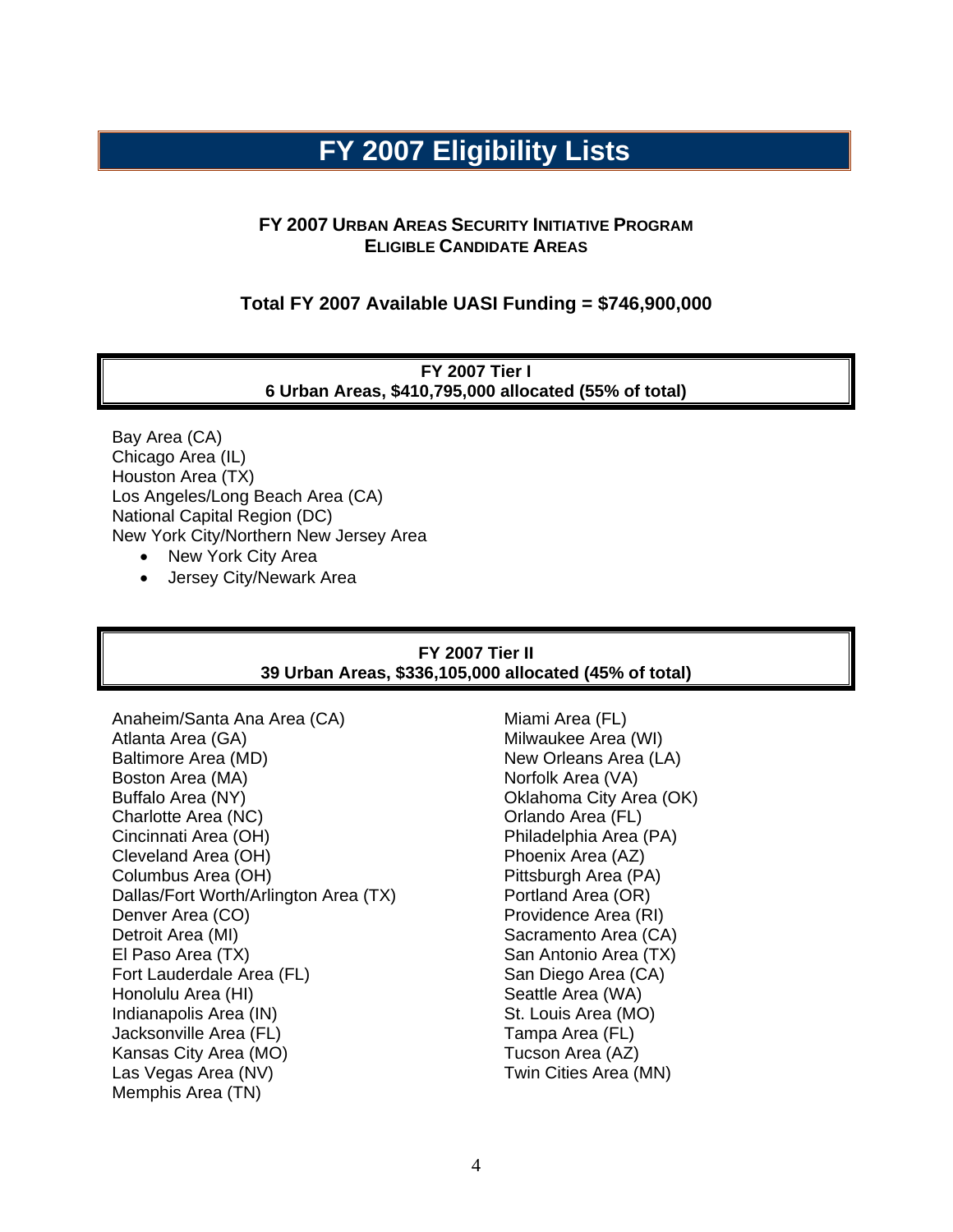|                   | <b>Urban Area</b>                     | <b>FY06</b>                  | <b>TOTAL FY03-06</b>                           | <b>FY07</b>         |  |
|-------------------|---------------------------------------|------------------------------|------------------------------------------------|---------------------|--|
|                   | CA - Bay Area                         | \$28,320,000                 | \$134,539,970                                  |                     |  |
| Tier 1            | CA - Los Angeles/Long Beach Area      | \$80,610,000                 | \$227,776,601                                  | Available Tier 1    |  |
|                   | DC - National Capital Region          | \$46,470,000                 | \$213,589,474                                  |                     |  |
| Urban             | IL - Chicago Area                     | \$52,260,000                 | \$172,072,516                                  | Funding in FY 2007: |  |
| <b>Areas</b>      | NY/NJ - NYC and Northern NJ Area      | \$158,780,000                | \$625,882,625                                  |                     |  |
|                   | TX - Houston Area                     | \$16,670,000                 | \$87,478,911                                   |                     |  |
|                   | AZ - Phoenix Area                     | \$<br>$\overline{3,920,000}$ | \$<br>37,078,153                               | \$410,795,000       |  |
|                   | <b>AZ - Tucson Area</b>               | \$                           | $\frac{1}{2}$                                  |                     |  |
|                   | CA - Anaheim/Santa Ana Area           | \$<br>11,980,000             | $\overline{\boldsymbol{\theta}}$<br>57,059,796 |                     |  |
|                   | CA - Sacramento Area                  | \$<br>7,390,000              | $\overline{\boldsymbol{\theta}}$<br>28,366,037 |                     |  |
|                   | CA - San Diego Area                   | \$<br>7,990,000              | $\overline{\$}$<br>44,551,989                  |                     |  |
|                   | CO - Denver Area                      | \$<br>4,380,000              | $\overline{\boldsymbol{\theta}}$<br>37,262,216 |                     |  |
|                   | FL - Fort Lauderdale Area             | \$<br>9,980,000              | $\overline{\mathcal{S}}$<br>9,980,000          |                     |  |
|                   | FL - Jacksonville Area                | \$<br>9,270,000              | $\overline{\mathcal{G}}$<br>16,152,493         |                     |  |
|                   | FL - Miami Area                       | \$<br>15,980,000             | $\overline{\mathcal{S}}$<br>64,026,568         |                     |  |
|                   | FL - Orlando Area                     | \$<br>9,440,000              | $\overline{\mathcal{E}}$<br>18,153,496         |                     |  |
|                   | FL - Tampa Area                       | \$<br>8,800,000              | $\overline{\boldsymbol{\theta}}$<br>31,568,415 |                     |  |
|                   | GA - Atlanta Area                     | \$<br>18,660,000             | $\overline{\boldsymbol{\theta}}$<br>42,458,356 |                     |  |
|                   | HI - Honolulu Area                    | \$<br>4,760,000              | $\overline{\$}$<br>18,085,654                  |                     |  |
|                   | IN - Indianapolis Area                | \$<br>4,370,000              | $\overline{\$}$<br>20,126,806                  |                     |  |
|                   | KY - Louisville Area**                | \$<br>8,520,000              | $\overline{\boldsymbol{\theta}}$<br>22,454,634 |                     |  |
|                   | LA - Baton Rouge Area**               | \$<br>3,740,000              | $\overline{\$}$<br>16,117,857                  |                     |  |
|                   | LA - New Orleans Area                 | \$<br>4,690,000              | $\overline{\mathbf{e}}$<br>27,388,466          |                     |  |
|                   | MA - Boston Area                      | \$<br>18,210,000             | $\overline{\$}$<br>79,955,971                  |                     |  |
|                   | MD - Baltimore                        | \$<br>9,670,000              | \$<br>47,701,126                               |                     |  |
|                   | MI - Detroit                          | \$<br>18,630,000             | \$<br>61,644,575                               |                     |  |
| Tier <sub>2</sub> | MN - Twin Cities Area                 | \$<br>4,310,000              | $\overline{\boldsymbol{\theta}}$<br>30,063,020 | Available Tier 2    |  |
| Urban             | MO - Kansas City Area                 | \$<br>9,240,000              | $\overline{\boldsymbol{\theta}}$<br>40,368,788 | Funding in FY 2007: |  |
| <b>Areas</b>      | MO - St. Louis Area                   | \$<br>9,200,000              | $\overline{\$}$<br>36,812,302                  | \$336,105,000       |  |
|                   | NC - Charlotte Area                   | \$<br>8,970,000              | $\overline{\$}$<br>21,810,509                  |                     |  |
|                   | NE - Omaha Area**                     | \$<br>8,330,000              | $\overline{\$}$<br>13,478,300                  |                     |  |
|                   | NV - Las Vegas Area                   | \$<br>7,750,000              | $\overline{\boldsymbol{\theta}}$<br>26,675,620 |                     |  |
|                   | NY - Buffalo Area                     | \$<br>$\overline{3,710,000}$ | $\overline{\mathbf{e}}$<br>31,220,892          |                     |  |
|                   | OH - Cincinnati Area                  | \$<br>4,660,000              | \$<br>31,193,306                               |                     |  |
|                   | OH - Cleveland Area                   | \$<br>4,730,000              | $\overline{\mathcal{S}}$<br>28,382,219         |                     |  |
|                   | OH - Columbus Area                    | \$<br>4,320,000              | \$<br>20,549,174                               |                     |  |
|                   | OH - Toledo Area**                    | \$<br>3,850,000              | $\overline{\mathcal{S}}$<br>9,157,598          |                     |  |
|                   | OK - Oklahoma City Area               | \$<br>4,102,000              | $\overline{\boldsymbol{\theta}}$<br>9,672,181  |                     |  |
|                   | OR - Portland Area                    | \$<br>$9,360,000$ \$         | 34,630,137                                     |                     |  |
|                   | PA - Philadelphia Area                | \$<br>19,520,000             | $\overline{\mathcal{S}}$<br>79,495,909         |                     |  |
|                   | PA - Pittsburgh Area                  | \$<br>4,870,000              | \$<br>33,237,498                               |                     |  |
|                   | RI - Providence Area                  | \$                           | $\overline{\$}$                                |                     |  |
|                   | TN - Memphis Area                     | \$<br>4,200,000              | \$<br>20,279,774                               |                     |  |
|                   | TX - Dallas/Fort Worth/Arlington Area | \$<br>13,830,000             | \$<br>60,711,142                               |                     |  |
|                   | TX - El Paso Area                     | \$                           | $\overline{\mathcal{E}}$                       |                     |  |
|                   | TX - San Antonio Area                 | \$<br>4,460,000              | $\overline{\boldsymbol{\theta}}$<br>16,697,500 |                     |  |
|                   | VA - Norfolk Area                     | \$                           | $\overline{\mathcal{S}}$                       |                     |  |
|                   | WA - Seattle Area                     | 9,150,000<br>\$              | $\overline{\boldsymbol{\theta}}$<br>66,796,264 |                     |  |
|                   | WI - Milwaukee Area                   | 8,570,000<br>\$              | \$<br>25,013,820                               |                     |  |
|                   | <b>TOTALS</b>                         | \$710,622,000                | \$2,807,647,249                                | \$746,900,000       |  |

## **Urban Areas Security Initiative Program — Funding History**

New Urban Areas eligible for FY 2007

\*\* Candidates eligible in FY 2006 but not FY 2007.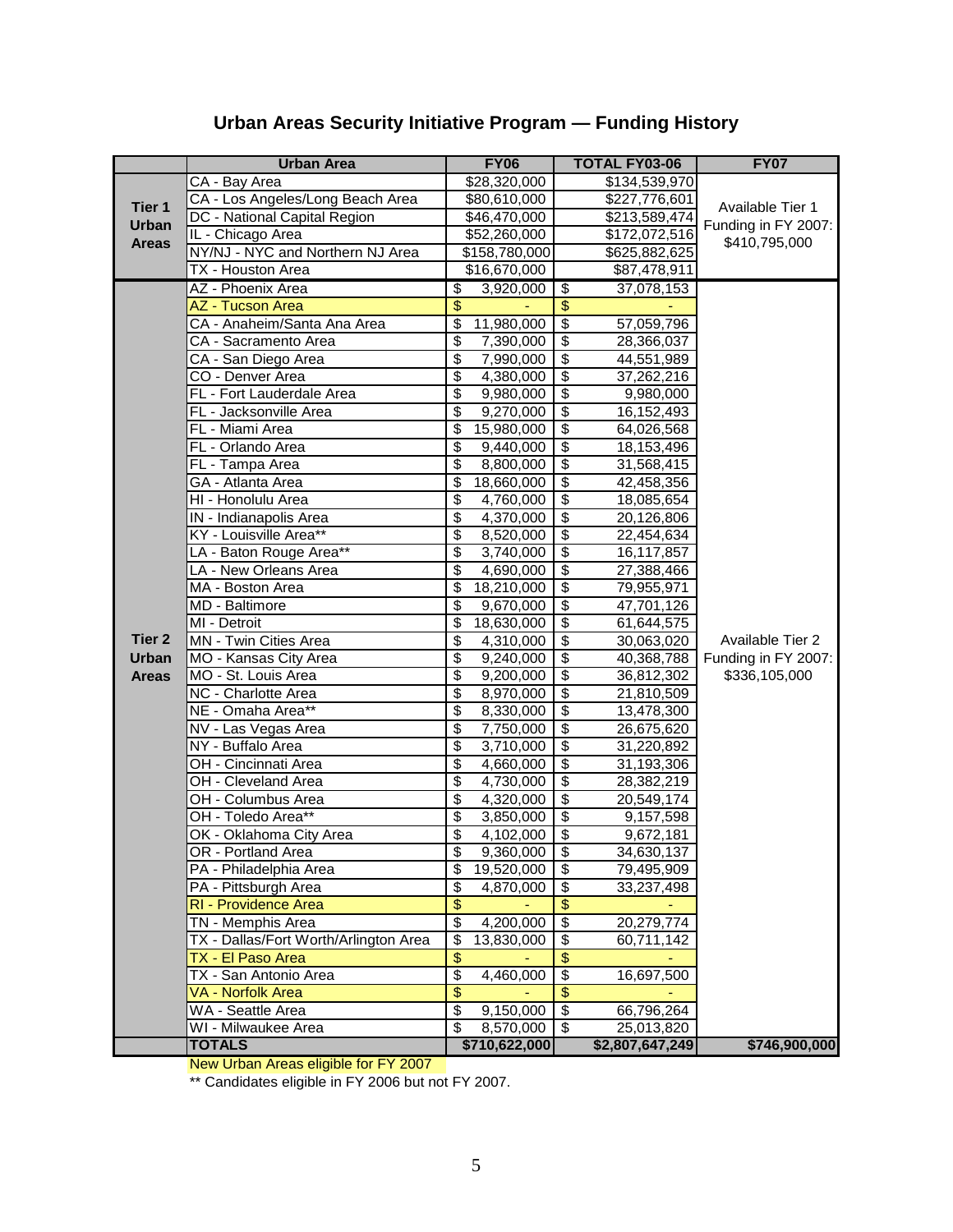| \$<br>\$<br>Alabama<br>8,300,000<br>\$<br>88,466,796<br>3,819,375<br>\$<br>\$<br>4,430,000<br>\$<br>46,797,591<br>3,819,375<br>Alaska<br>\$<br>$\overline{\mathcal{E}}$<br>\$<br>American Samoa<br>2,115,000<br>14,686,462<br>1,273,125<br>\$<br>\$<br>Arizona<br>8,660,000<br>\$<br>98,602,731<br>3,819,375<br>\$<br>\$<br>\$<br>67,254,701<br>Arkansas<br>4,550,000<br>3,819,375<br>\$<br>\$<br>\$<br>California<br>47,580,000<br>429,646,815<br>3,819,375<br>\$<br>\$<br>Colorado<br>8,080,000<br>\$<br>88,508,658<br>3,819,375<br>$\overline{\$}$<br>$\overline{\mathcal{S}}$<br>\$<br>11,160,000<br>81,257,248<br>3,819,375<br>Connecticut<br>\$<br>\$<br>\$<br>Delaware<br>6.070.000<br>50,056,926<br>3,819,375<br>\$<br>\$<br>District of Columbia<br>4,270,000<br>\$<br>45,894,053<br>3,819,375<br>\$<br>\$<br>25,590,000<br>\$<br>Florida<br>226,594,450<br>3,819,375<br>\$<br>\$<br>\$<br>Georgia<br>13,360,000<br>133,817,187<br>3,819,375<br>$\overline{\$}$<br>\$<br>1,550,000<br>\$<br>1,273,125<br>15,081,093<br>Guam<br>\$<br>\$<br>3,819,375<br>Hawaii<br>4,490,000<br>\$<br>52,784,582<br>\$<br>$\overline{\mathcal{S}}$<br>Idaho<br>6,690,000<br>\$<br>55,955,426<br>3,819,375<br>\$<br>\$<br>\$<br>Illinois<br>19,080,000<br>179,103,886<br>3,819,375<br>\$<br>\$<br>\$<br>107,479,773<br>Indiana<br>10,820,000<br>3,819,375<br>$\overline{\$}$<br>$\overline{\$}$<br>7,520,000<br>\$<br>72,434,834<br>3,819,375<br>lowa<br>\$<br>\$<br>Kansas<br>7,850,000<br>\$<br>70,594,934<br>3,819,375<br>\$<br>\$<br>10,510,000<br>\$<br>3,819,375<br>Kentucky<br>86,831,675<br>\$<br>\$<br>\$<br>12,020,000<br>92,146,253<br>3,819,375<br>Louisiana<br>\$<br>\$<br>\$<br>Maine<br>4,390,000<br>53,169,521<br>3,819,375<br>$\overline{\$}$<br>\$<br>\$<br>Maryland<br>8.120.000<br>97,918,423<br>3,819,375<br>\$<br>\$<br>Massachusetts<br>11,710,000<br>\$<br>110,944,377<br>3,819,375<br>\$<br>\$<br>Michigan<br>15,650,000<br>\$<br>150,552,980<br>3,819,375<br>\$<br>\$<br>\$<br>90,255,426<br>3,819,375<br>Minnesota<br>4,790,000<br>\$<br>\$<br>4,650,000<br>\$<br>68,931,727<br>3,819,375<br>Mississippi<br>\$<br>\$<br>17,980,000<br>\$<br>109,845,866<br>3,819,375<br>Missouri<br>\$<br>\$<br>\$<br>Montana<br>49,476,207<br>4,490,000<br>3,819,375<br>\$<br>\$<br>Nebraska<br>11,200,000<br>\$<br>64,248,520<br>3,819,375<br>\$<br>\$<br>\$<br>65,652,048<br>Nevada<br>8,110,000<br>3,819,375<br>\$<br>\$<br>New Hampshire<br>4,320,000<br>\$<br>52,909,552<br>3,819,375<br>$\overline{\$}$<br>\$<br>129,756,137<br>New Jersey<br>9,170,000<br>\$<br>3,819,375<br>\$<br>\$<br>\$<br>New Mexico<br>4,530,000<br>58,837,319<br>3,819,375<br>\$<br>\$<br>New York<br>27,460,000<br>\$<br>251,903,927<br>3,819,375<br>\$<br>\$<br>\$<br>North Carolina<br>10,780,000<br>128,794,856<br>3,819,375<br>\$<br>\$<br>North Dakota<br>6,270,000<br>\$<br>48,530,232<br>3,819,375<br>\$<br>\$<br>Northern Mariana Islands<br>1,700,000<br>\$<br>14,389,231<br>1,273,125<br>\$<br>\$<br>Ohio<br>\$<br>12,630,000<br>160,977,546<br>3,819,375<br>\$<br>\$<br>8,480,000<br>\$<br>Oklahoma<br>78,895,074<br>3,819,375<br>\$<br>\$<br>\$<br>Oregon<br>4,680,000<br>75,410,892<br>3,819,375<br>\$<br>\$<br>12,810,000<br>\$<br>170, 175, 112<br>Pennsylvania<br>3,819,375<br>\$<br>$\frac{1}{2}$<br>78,306,796<br>3,819,375<br>4,300,000<br>Puerto Rico<br>\$<br>\$<br>\$<br>4,460,000<br>51,017,661<br>3,819,375<br>Rhode Island<br>\$<br>South Carolina<br>10,040,000<br>86,534,018<br>\$<br>3,819,375<br>\$<br>\$<br>\$<br>South Dakota<br>4,380,000<br>\$<br>47,897,052<br>3,819,375<br>\$<br>\$<br>4,780,000<br>\$<br>97,898,357<br>3,819,375<br>Tennessee<br>\$<br>\$<br>26,140,000<br>277,028,279<br>\$<br>3,819,375<br>Texas<br>\$<br>\$<br>Utah<br>4,520,000<br>\$<br>63,395,325<br>3,819,375<br>\$<br>Vermont<br>\$<br>7,220,000<br>\$<br>49,315,415<br>3,819,375<br>\$<br>Virgin Islands<br>\$<br>1,560,000<br>\$<br>14,638,316<br>1,273,125<br>\$<br>\$<br>Virginia<br>8,720,000<br>\$<br>3,819,375<br>116,654,666<br>\$<br>Washington<br>12,730,000<br>\$<br>\$<br>108,560,105<br>3,819,375<br>West Virginia<br>\$<br>\$<br>7,570,000<br>\$<br>61,331,517<br>3,819,375<br>\$<br>Wisconsin<br>8,710,000<br>\$<br>98,298,345<br>\$<br>3,819,375<br>\$<br>Wyoming<br>4,420,000<br>\$<br>45,356,826<br>\$<br>3,819,375<br>$\overline{\$}$<br><b>Total</b><br>528,165,000   \$5,331,803,726<br>203,700,000<br>-\$ | <b>State</b> | <b>FY06</b> |  | <b>TOTAL FY03-06</b> |  | <b>FY07</b><br><b>CONGRESSIONAL</b><br><b>FORMULA</b><br><b>ALLOCATION*</b> |  |
|-------------------------------------------------------------------------------------------------------------------------------------------------------------------------------------------------------------------------------------------------------------------------------------------------------------------------------------------------------------------------------------------------------------------------------------------------------------------------------------------------------------------------------------------------------------------------------------------------------------------------------------------------------------------------------------------------------------------------------------------------------------------------------------------------------------------------------------------------------------------------------------------------------------------------------------------------------------------------------------------------------------------------------------------------------------------------------------------------------------------------------------------------------------------------------------------------------------------------------------------------------------------------------------------------------------------------------------------------------------------------------------------------------------------------------------------------------------------------------------------------------------------------------------------------------------------------------------------------------------------------------------------------------------------------------------------------------------------------------------------------------------------------------------------------------------------------------------------------------------------------------------------------------------------------------------------------------------------------------------------------------------------------------------------------------------------------------------------------------------------------------------------------------------------------------------------------------------------------------------------------------------------------------------------------------------------------------------------------------------------------------------------------------------------------------------------------------------------------------------------------------------------------------------------------------------------------------------------------------------------------------------------------------------------------------------------------------------------------------------------------------------------------------------------------------------------------------------------------------------------------------------------------------------------------------------------------------------------------------------------------------------------------------------------------------------------------------------------------------------------------------------------------------------------------------------------------------------------------------------------------------------------------------------------------------------------------------------------------------------------------------------------------------------------------------------------------------------------------------------------------------------------------------------------------------------------------------------------------------------------------------------------------------------------------------------------------------------------------------------------------------------------------------------------------------------------------------------------------------------------------------------------------------------------------------------------------------------------------------------------------------------------------------------------------------------------------------------------------------------------------------------------------------------------------------------------------------------------------------------------------------------------------------------------------------------------------------------------------------------------------------------------------------------------------------|--------------|-------------|--|----------------------|--|-----------------------------------------------------------------------------|--|
|                                                                                                                                                                                                                                                                                                                                                                                                                                                                                                                                                                                                                                                                                                                                                                                                                                                                                                                                                                                                                                                                                                                                                                                                                                                                                                                                                                                                                                                                                                                                                                                                                                                                                                                                                                                                                                                                                                                                                                                                                                                                                                                                                                                                                                                                                                                                                                                                                                                                                                                                                                                                                                                                                                                                                                                                                                                                                                                                                                                                                                                                                                                                                                                                                                                                                                                                                                                                                                                                                                                                                                                                                                                                                                                                                                                                                                                                                                                                                                                                                                                                                                                                                                                                                                                                                                                                                                                                                               |              |             |  |                      |  |                                                                             |  |
|                                                                                                                                                                                                                                                                                                                                                                                                                                                                                                                                                                                                                                                                                                                                                                                                                                                                                                                                                                                                                                                                                                                                                                                                                                                                                                                                                                                                                                                                                                                                                                                                                                                                                                                                                                                                                                                                                                                                                                                                                                                                                                                                                                                                                                                                                                                                                                                                                                                                                                                                                                                                                                                                                                                                                                                                                                                                                                                                                                                                                                                                                                                                                                                                                                                                                                                                                                                                                                                                                                                                                                                                                                                                                                                                                                                                                                                                                                                                                                                                                                                                                                                                                                                                                                                                                                                                                                                                                               |              |             |  |                      |  |                                                                             |  |
|                                                                                                                                                                                                                                                                                                                                                                                                                                                                                                                                                                                                                                                                                                                                                                                                                                                                                                                                                                                                                                                                                                                                                                                                                                                                                                                                                                                                                                                                                                                                                                                                                                                                                                                                                                                                                                                                                                                                                                                                                                                                                                                                                                                                                                                                                                                                                                                                                                                                                                                                                                                                                                                                                                                                                                                                                                                                                                                                                                                                                                                                                                                                                                                                                                                                                                                                                                                                                                                                                                                                                                                                                                                                                                                                                                                                                                                                                                                                                                                                                                                                                                                                                                                                                                                                                                                                                                                                                               |              |             |  |                      |  |                                                                             |  |
|                                                                                                                                                                                                                                                                                                                                                                                                                                                                                                                                                                                                                                                                                                                                                                                                                                                                                                                                                                                                                                                                                                                                                                                                                                                                                                                                                                                                                                                                                                                                                                                                                                                                                                                                                                                                                                                                                                                                                                                                                                                                                                                                                                                                                                                                                                                                                                                                                                                                                                                                                                                                                                                                                                                                                                                                                                                                                                                                                                                                                                                                                                                                                                                                                                                                                                                                                                                                                                                                                                                                                                                                                                                                                                                                                                                                                                                                                                                                                                                                                                                                                                                                                                                                                                                                                                                                                                                                                               |              |             |  |                      |  |                                                                             |  |
|                                                                                                                                                                                                                                                                                                                                                                                                                                                                                                                                                                                                                                                                                                                                                                                                                                                                                                                                                                                                                                                                                                                                                                                                                                                                                                                                                                                                                                                                                                                                                                                                                                                                                                                                                                                                                                                                                                                                                                                                                                                                                                                                                                                                                                                                                                                                                                                                                                                                                                                                                                                                                                                                                                                                                                                                                                                                                                                                                                                                                                                                                                                                                                                                                                                                                                                                                                                                                                                                                                                                                                                                                                                                                                                                                                                                                                                                                                                                                                                                                                                                                                                                                                                                                                                                                                                                                                                                                               |              |             |  |                      |  |                                                                             |  |
|                                                                                                                                                                                                                                                                                                                                                                                                                                                                                                                                                                                                                                                                                                                                                                                                                                                                                                                                                                                                                                                                                                                                                                                                                                                                                                                                                                                                                                                                                                                                                                                                                                                                                                                                                                                                                                                                                                                                                                                                                                                                                                                                                                                                                                                                                                                                                                                                                                                                                                                                                                                                                                                                                                                                                                                                                                                                                                                                                                                                                                                                                                                                                                                                                                                                                                                                                                                                                                                                                                                                                                                                                                                                                                                                                                                                                                                                                                                                                                                                                                                                                                                                                                                                                                                                                                                                                                                                                               |              |             |  |                      |  |                                                                             |  |
|                                                                                                                                                                                                                                                                                                                                                                                                                                                                                                                                                                                                                                                                                                                                                                                                                                                                                                                                                                                                                                                                                                                                                                                                                                                                                                                                                                                                                                                                                                                                                                                                                                                                                                                                                                                                                                                                                                                                                                                                                                                                                                                                                                                                                                                                                                                                                                                                                                                                                                                                                                                                                                                                                                                                                                                                                                                                                                                                                                                                                                                                                                                                                                                                                                                                                                                                                                                                                                                                                                                                                                                                                                                                                                                                                                                                                                                                                                                                                                                                                                                                                                                                                                                                                                                                                                                                                                                                                               |              |             |  |                      |  |                                                                             |  |
|                                                                                                                                                                                                                                                                                                                                                                                                                                                                                                                                                                                                                                                                                                                                                                                                                                                                                                                                                                                                                                                                                                                                                                                                                                                                                                                                                                                                                                                                                                                                                                                                                                                                                                                                                                                                                                                                                                                                                                                                                                                                                                                                                                                                                                                                                                                                                                                                                                                                                                                                                                                                                                                                                                                                                                                                                                                                                                                                                                                                                                                                                                                                                                                                                                                                                                                                                                                                                                                                                                                                                                                                                                                                                                                                                                                                                                                                                                                                                                                                                                                                                                                                                                                                                                                                                                                                                                                                                               |              |             |  |                      |  |                                                                             |  |
|                                                                                                                                                                                                                                                                                                                                                                                                                                                                                                                                                                                                                                                                                                                                                                                                                                                                                                                                                                                                                                                                                                                                                                                                                                                                                                                                                                                                                                                                                                                                                                                                                                                                                                                                                                                                                                                                                                                                                                                                                                                                                                                                                                                                                                                                                                                                                                                                                                                                                                                                                                                                                                                                                                                                                                                                                                                                                                                                                                                                                                                                                                                                                                                                                                                                                                                                                                                                                                                                                                                                                                                                                                                                                                                                                                                                                                                                                                                                                                                                                                                                                                                                                                                                                                                                                                                                                                                                                               |              |             |  |                      |  |                                                                             |  |
|                                                                                                                                                                                                                                                                                                                                                                                                                                                                                                                                                                                                                                                                                                                                                                                                                                                                                                                                                                                                                                                                                                                                                                                                                                                                                                                                                                                                                                                                                                                                                                                                                                                                                                                                                                                                                                                                                                                                                                                                                                                                                                                                                                                                                                                                                                                                                                                                                                                                                                                                                                                                                                                                                                                                                                                                                                                                                                                                                                                                                                                                                                                                                                                                                                                                                                                                                                                                                                                                                                                                                                                                                                                                                                                                                                                                                                                                                                                                                                                                                                                                                                                                                                                                                                                                                                                                                                                                                               |              |             |  |                      |  |                                                                             |  |
|                                                                                                                                                                                                                                                                                                                                                                                                                                                                                                                                                                                                                                                                                                                                                                                                                                                                                                                                                                                                                                                                                                                                                                                                                                                                                                                                                                                                                                                                                                                                                                                                                                                                                                                                                                                                                                                                                                                                                                                                                                                                                                                                                                                                                                                                                                                                                                                                                                                                                                                                                                                                                                                                                                                                                                                                                                                                                                                                                                                                                                                                                                                                                                                                                                                                                                                                                                                                                                                                                                                                                                                                                                                                                                                                                                                                                                                                                                                                                                                                                                                                                                                                                                                                                                                                                                                                                                                                                               |              |             |  |                      |  |                                                                             |  |
|                                                                                                                                                                                                                                                                                                                                                                                                                                                                                                                                                                                                                                                                                                                                                                                                                                                                                                                                                                                                                                                                                                                                                                                                                                                                                                                                                                                                                                                                                                                                                                                                                                                                                                                                                                                                                                                                                                                                                                                                                                                                                                                                                                                                                                                                                                                                                                                                                                                                                                                                                                                                                                                                                                                                                                                                                                                                                                                                                                                                                                                                                                                                                                                                                                                                                                                                                                                                                                                                                                                                                                                                                                                                                                                                                                                                                                                                                                                                                                                                                                                                                                                                                                                                                                                                                                                                                                                                                               |              |             |  |                      |  |                                                                             |  |
|                                                                                                                                                                                                                                                                                                                                                                                                                                                                                                                                                                                                                                                                                                                                                                                                                                                                                                                                                                                                                                                                                                                                                                                                                                                                                                                                                                                                                                                                                                                                                                                                                                                                                                                                                                                                                                                                                                                                                                                                                                                                                                                                                                                                                                                                                                                                                                                                                                                                                                                                                                                                                                                                                                                                                                                                                                                                                                                                                                                                                                                                                                                                                                                                                                                                                                                                                                                                                                                                                                                                                                                                                                                                                                                                                                                                                                                                                                                                                                                                                                                                                                                                                                                                                                                                                                                                                                                                                               |              |             |  |                      |  |                                                                             |  |
|                                                                                                                                                                                                                                                                                                                                                                                                                                                                                                                                                                                                                                                                                                                                                                                                                                                                                                                                                                                                                                                                                                                                                                                                                                                                                                                                                                                                                                                                                                                                                                                                                                                                                                                                                                                                                                                                                                                                                                                                                                                                                                                                                                                                                                                                                                                                                                                                                                                                                                                                                                                                                                                                                                                                                                                                                                                                                                                                                                                                                                                                                                                                                                                                                                                                                                                                                                                                                                                                                                                                                                                                                                                                                                                                                                                                                                                                                                                                                                                                                                                                                                                                                                                                                                                                                                                                                                                                                               |              |             |  |                      |  |                                                                             |  |
|                                                                                                                                                                                                                                                                                                                                                                                                                                                                                                                                                                                                                                                                                                                                                                                                                                                                                                                                                                                                                                                                                                                                                                                                                                                                                                                                                                                                                                                                                                                                                                                                                                                                                                                                                                                                                                                                                                                                                                                                                                                                                                                                                                                                                                                                                                                                                                                                                                                                                                                                                                                                                                                                                                                                                                                                                                                                                                                                                                                                                                                                                                                                                                                                                                                                                                                                                                                                                                                                                                                                                                                                                                                                                                                                                                                                                                                                                                                                                                                                                                                                                                                                                                                                                                                                                                                                                                                                                               |              |             |  |                      |  |                                                                             |  |
|                                                                                                                                                                                                                                                                                                                                                                                                                                                                                                                                                                                                                                                                                                                                                                                                                                                                                                                                                                                                                                                                                                                                                                                                                                                                                                                                                                                                                                                                                                                                                                                                                                                                                                                                                                                                                                                                                                                                                                                                                                                                                                                                                                                                                                                                                                                                                                                                                                                                                                                                                                                                                                                                                                                                                                                                                                                                                                                                                                                                                                                                                                                                                                                                                                                                                                                                                                                                                                                                                                                                                                                                                                                                                                                                                                                                                                                                                                                                                                                                                                                                                                                                                                                                                                                                                                                                                                                                                               |              |             |  |                      |  |                                                                             |  |
|                                                                                                                                                                                                                                                                                                                                                                                                                                                                                                                                                                                                                                                                                                                                                                                                                                                                                                                                                                                                                                                                                                                                                                                                                                                                                                                                                                                                                                                                                                                                                                                                                                                                                                                                                                                                                                                                                                                                                                                                                                                                                                                                                                                                                                                                                                                                                                                                                                                                                                                                                                                                                                                                                                                                                                                                                                                                                                                                                                                                                                                                                                                                                                                                                                                                                                                                                                                                                                                                                                                                                                                                                                                                                                                                                                                                                                                                                                                                                                                                                                                                                                                                                                                                                                                                                                                                                                                                                               |              |             |  |                      |  |                                                                             |  |
|                                                                                                                                                                                                                                                                                                                                                                                                                                                                                                                                                                                                                                                                                                                                                                                                                                                                                                                                                                                                                                                                                                                                                                                                                                                                                                                                                                                                                                                                                                                                                                                                                                                                                                                                                                                                                                                                                                                                                                                                                                                                                                                                                                                                                                                                                                                                                                                                                                                                                                                                                                                                                                                                                                                                                                                                                                                                                                                                                                                                                                                                                                                                                                                                                                                                                                                                                                                                                                                                                                                                                                                                                                                                                                                                                                                                                                                                                                                                                                                                                                                                                                                                                                                                                                                                                                                                                                                                                               |              |             |  |                      |  |                                                                             |  |
|                                                                                                                                                                                                                                                                                                                                                                                                                                                                                                                                                                                                                                                                                                                                                                                                                                                                                                                                                                                                                                                                                                                                                                                                                                                                                                                                                                                                                                                                                                                                                                                                                                                                                                                                                                                                                                                                                                                                                                                                                                                                                                                                                                                                                                                                                                                                                                                                                                                                                                                                                                                                                                                                                                                                                                                                                                                                                                                                                                                                                                                                                                                                                                                                                                                                                                                                                                                                                                                                                                                                                                                                                                                                                                                                                                                                                                                                                                                                                                                                                                                                                                                                                                                                                                                                                                                                                                                                                               |              |             |  |                      |  |                                                                             |  |
|                                                                                                                                                                                                                                                                                                                                                                                                                                                                                                                                                                                                                                                                                                                                                                                                                                                                                                                                                                                                                                                                                                                                                                                                                                                                                                                                                                                                                                                                                                                                                                                                                                                                                                                                                                                                                                                                                                                                                                                                                                                                                                                                                                                                                                                                                                                                                                                                                                                                                                                                                                                                                                                                                                                                                                                                                                                                                                                                                                                                                                                                                                                                                                                                                                                                                                                                                                                                                                                                                                                                                                                                                                                                                                                                                                                                                                                                                                                                                                                                                                                                                                                                                                                                                                                                                                                                                                                                                               |              |             |  |                      |  |                                                                             |  |
|                                                                                                                                                                                                                                                                                                                                                                                                                                                                                                                                                                                                                                                                                                                                                                                                                                                                                                                                                                                                                                                                                                                                                                                                                                                                                                                                                                                                                                                                                                                                                                                                                                                                                                                                                                                                                                                                                                                                                                                                                                                                                                                                                                                                                                                                                                                                                                                                                                                                                                                                                                                                                                                                                                                                                                                                                                                                                                                                                                                                                                                                                                                                                                                                                                                                                                                                                                                                                                                                                                                                                                                                                                                                                                                                                                                                                                                                                                                                                                                                                                                                                                                                                                                                                                                                                                                                                                                                                               |              |             |  |                      |  |                                                                             |  |
|                                                                                                                                                                                                                                                                                                                                                                                                                                                                                                                                                                                                                                                                                                                                                                                                                                                                                                                                                                                                                                                                                                                                                                                                                                                                                                                                                                                                                                                                                                                                                                                                                                                                                                                                                                                                                                                                                                                                                                                                                                                                                                                                                                                                                                                                                                                                                                                                                                                                                                                                                                                                                                                                                                                                                                                                                                                                                                                                                                                                                                                                                                                                                                                                                                                                                                                                                                                                                                                                                                                                                                                                                                                                                                                                                                                                                                                                                                                                                                                                                                                                                                                                                                                                                                                                                                                                                                                                                               |              |             |  |                      |  |                                                                             |  |
|                                                                                                                                                                                                                                                                                                                                                                                                                                                                                                                                                                                                                                                                                                                                                                                                                                                                                                                                                                                                                                                                                                                                                                                                                                                                                                                                                                                                                                                                                                                                                                                                                                                                                                                                                                                                                                                                                                                                                                                                                                                                                                                                                                                                                                                                                                                                                                                                                                                                                                                                                                                                                                                                                                                                                                                                                                                                                                                                                                                                                                                                                                                                                                                                                                                                                                                                                                                                                                                                                                                                                                                                                                                                                                                                                                                                                                                                                                                                                                                                                                                                                                                                                                                                                                                                                                                                                                                                                               |              |             |  |                      |  |                                                                             |  |
|                                                                                                                                                                                                                                                                                                                                                                                                                                                                                                                                                                                                                                                                                                                                                                                                                                                                                                                                                                                                                                                                                                                                                                                                                                                                                                                                                                                                                                                                                                                                                                                                                                                                                                                                                                                                                                                                                                                                                                                                                                                                                                                                                                                                                                                                                                                                                                                                                                                                                                                                                                                                                                                                                                                                                                                                                                                                                                                                                                                                                                                                                                                                                                                                                                                                                                                                                                                                                                                                                                                                                                                                                                                                                                                                                                                                                                                                                                                                                                                                                                                                                                                                                                                                                                                                                                                                                                                                                               |              |             |  |                      |  |                                                                             |  |
|                                                                                                                                                                                                                                                                                                                                                                                                                                                                                                                                                                                                                                                                                                                                                                                                                                                                                                                                                                                                                                                                                                                                                                                                                                                                                                                                                                                                                                                                                                                                                                                                                                                                                                                                                                                                                                                                                                                                                                                                                                                                                                                                                                                                                                                                                                                                                                                                                                                                                                                                                                                                                                                                                                                                                                                                                                                                                                                                                                                                                                                                                                                                                                                                                                                                                                                                                                                                                                                                                                                                                                                                                                                                                                                                                                                                                                                                                                                                                                                                                                                                                                                                                                                                                                                                                                                                                                                                                               |              |             |  |                      |  |                                                                             |  |
|                                                                                                                                                                                                                                                                                                                                                                                                                                                                                                                                                                                                                                                                                                                                                                                                                                                                                                                                                                                                                                                                                                                                                                                                                                                                                                                                                                                                                                                                                                                                                                                                                                                                                                                                                                                                                                                                                                                                                                                                                                                                                                                                                                                                                                                                                                                                                                                                                                                                                                                                                                                                                                                                                                                                                                                                                                                                                                                                                                                                                                                                                                                                                                                                                                                                                                                                                                                                                                                                                                                                                                                                                                                                                                                                                                                                                                                                                                                                                                                                                                                                                                                                                                                                                                                                                                                                                                                                                               |              |             |  |                      |  |                                                                             |  |
|                                                                                                                                                                                                                                                                                                                                                                                                                                                                                                                                                                                                                                                                                                                                                                                                                                                                                                                                                                                                                                                                                                                                                                                                                                                                                                                                                                                                                                                                                                                                                                                                                                                                                                                                                                                                                                                                                                                                                                                                                                                                                                                                                                                                                                                                                                                                                                                                                                                                                                                                                                                                                                                                                                                                                                                                                                                                                                                                                                                                                                                                                                                                                                                                                                                                                                                                                                                                                                                                                                                                                                                                                                                                                                                                                                                                                                                                                                                                                                                                                                                                                                                                                                                                                                                                                                                                                                                                                               |              |             |  |                      |  |                                                                             |  |
|                                                                                                                                                                                                                                                                                                                                                                                                                                                                                                                                                                                                                                                                                                                                                                                                                                                                                                                                                                                                                                                                                                                                                                                                                                                                                                                                                                                                                                                                                                                                                                                                                                                                                                                                                                                                                                                                                                                                                                                                                                                                                                                                                                                                                                                                                                                                                                                                                                                                                                                                                                                                                                                                                                                                                                                                                                                                                                                                                                                                                                                                                                                                                                                                                                                                                                                                                                                                                                                                                                                                                                                                                                                                                                                                                                                                                                                                                                                                                                                                                                                                                                                                                                                                                                                                                                                                                                                                                               |              |             |  |                      |  |                                                                             |  |
|                                                                                                                                                                                                                                                                                                                                                                                                                                                                                                                                                                                                                                                                                                                                                                                                                                                                                                                                                                                                                                                                                                                                                                                                                                                                                                                                                                                                                                                                                                                                                                                                                                                                                                                                                                                                                                                                                                                                                                                                                                                                                                                                                                                                                                                                                                                                                                                                                                                                                                                                                                                                                                                                                                                                                                                                                                                                                                                                                                                                                                                                                                                                                                                                                                                                                                                                                                                                                                                                                                                                                                                                                                                                                                                                                                                                                                                                                                                                                                                                                                                                                                                                                                                                                                                                                                                                                                                                                               |              |             |  |                      |  |                                                                             |  |
|                                                                                                                                                                                                                                                                                                                                                                                                                                                                                                                                                                                                                                                                                                                                                                                                                                                                                                                                                                                                                                                                                                                                                                                                                                                                                                                                                                                                                                                                                                                                                                                                                                                                                                                                                                                                                                                                                                                                                                                                                                                                                                                                                                                                                                                                                                                                                                                                                                                                                                                                                                                                                                                                                                                                                                                                                                                                                                                                                                                                                                                                                                                                                                                                                                                                                                                                                                                                                                                                                                                                                                                                                                                                                                                                                                                                                                                                                                                                                                                                                                                                                                                                                                                                                                                                                                                                                                                                                               |              |             |  |                      |  |                                                                             |  |
|                                                                                                                                                                                                                                                                                                                                                                                                                                                                                                                                                                                                                                                                                                                                                                                                                                                                                                                                                                                                                                                                                                                                                                                                                                                                                                                                                                                                                                                                                                                                                                                                                                                                                                                                                                                                                                                                                                                                                                                                                                                                                                                                                                                                                                                                                                                                                                                                                                                                                                                                                                                                                                                                                                                                                                                                                                                                                                                                                                                                                                                                                                                                                                                                                                                                                                                                                                                                                                                                                                                                                                                                                                                                                                                                                                                                                                                                                                                                                                                                                                                                                                                                                                                                                                                                                                                                                                                                                               |              |             |  |                      |  |                                                                             |  |
|                                                                                                                                                                                                                                                                                                                                                                                                                                                                                                                                                                                                                                                                                                                                                                                                                                                                                                                                                                                                                                                                                                                                                                                                                                                                                                                                                                                                                                                                                                                                                                                                                                                                                                                                                                                                                                                                                                                                                                                                                                                                                                                                                                                                                                                                                                                                                                                                                                                                                                                                                                                                                                                                                                                                                                                                                                                                                                                                                                                                                                                                                                                                                                                                                                                                                                                                                                                                                                                                                                                                                                                                                                                                                                                                                                                                                                                                                                                                                                                                                                                                                                                                                                                                                                                                                                                                                                                                                               |              |             |  |                      |  |                                                                             |  |
|                                                                                                                                                                                                                                                                                                                                                                                                                                                                                                                                                                                                                                                                                                                                                                                                                                                                                                                                                                                                                                                                                                                                                                                                                                                                                                                                                                                                                                                                                                                                                                                                                                                                                                                                                                                                                                                                                                                                                                                                                                                                                                                                                                                                                                                                                                                                                                                                                                                                                                                                                                                                                                                                                                                                                                                                                                                                                                                                                                                                                                                                                                                                                                                                                                                                                                                                                                                                                                                                                                                                                                                                                                                                                                                                                                                                                                                                                                                                                                                                                                                                                                                                                                                                                                                                                                                                                                                                                               |              |             |  |                      |  |                                                                             |  |
|                                                                                                                                                                                                                                                                                                                                                                                                                                                                                                                                                                                                                                                                                                                                                                                                                                                                                                                                                                                                                                                                                                                                                                                                                                                                                                                                                                                                                                                                                                                                                                                                                                                                                                                                                                                                                                                                                                                                                                                                                                                                                                                                                                                                                                                                                                                                                                                                                                                                                                                                                                                                                                                                                                                                                                                                                                                                                                                                                                                                                                                                                                                                                                                                                                                                                                                                                                                                                                                                                                                                                                                                                                                                                                                                                                                                                                                                                                                                                                                                                                                                                                                                                                                                                                                                                                                                                                                                                               |              |             |  |                      |  |                                                                             |  |
|                                                                                                                                                                                                                                                                                                                                                                                                                                                                                                                                                                                                                                                                                                                                                                                                                                                                                                                                                                                                                                                                                                                                                                                                                                                                                                                                                                                                                                                                                                                                                                                                                                                                                                                                                                                                                                                                                                                                                                                                                                                                                                                                                                                                                                                                                                                                                                                                                                                                                                                                                                                                                                                                                                                                                                                                                                                                                                                                                                                                                                                                                                                                                                                                                                                                                                                                                                                                                                                                                                                                                                                                                                                                                                                                                                                                                                                                                                                                                                                                                                                                                                                                                                                                                                                                                                                                                                                                                               |              |             |  |                      |  |                                                                             |  |
|                                                                                                                                                                                                                                                                                                                                                                                                                                                                                                                                                                                                                                                                                                                                                                                                                                                                                                                                                                                                                                                                                                                                                                                                                                                                                                                                                                                                                                                                                                                                                                                                                                                                                                                                                                                                                                                                                                                                                                                                                                                                                                                                                                                                                                                                                                                                                                                                                                                                                                                                                                                                                                                                                                                                                                                                                                                                                                                                                                                                                                                                                                                                                                                                                                                                                                                                                                                                                                                                                                                                                                                                                                                                                                                                                                                                                                                                                                                                                                                                                                                                                                                                                                                                                                                                                                                                                                                                                               |              |             |  |                      |  |                                                                             |  |
|                                                                                                                                                                                                                                                                                                                                                                                                                                                                                                                                                                                                                                                                                                                                                                                                                                                                                                                                                                                                                                                                                                                                                                                                                                                                                                                                                                                                                                                                                                                                                                                                                                                                                                                                                                                                                                                                                                                                                                                                                                                                                                                                                                                                                                                                                                                                                                                                                                                                                                                                                                                                                                                                                                                                                                                                                                                                                                                                                                                                                                                                                                                                                                                                                                                                                                                                                                                                                                                                                                                                                                                                                                                                                                                                                                                                                                                                                                                                                                                                                                                                                                                                                                                                                                                                                                                                                                                                                               |              |             |  |                      |  |                                                                             |  |
|                                                                                                                                                                                                                                                                                                                                                                                                                                                                                                                                                                                                                                                                                                                                                                                                                                                                                                                                                                                                                                                                                                                                                                                                                                                                                                                                                                                                                                                                                                                                                                                                                                                                                                                                                                                                                                                                                                                                                                                                                                                                                                                                                                                                                                                                                                                                                                                                                                                                                                                                                                                                                                                                                                                                                                                                                                                                                                                                                                                                                                                                                                                                                                                                                                                                                                                                                                                                                                                                                                                                                                                                                                                                                                                                                                                                                                                                                                                                                                                                                                                                                                                                                                                                                                                                                                                                                                                                                               |              |             |  |                      |  |                                                                             |  |
|                                                                                                                                                                                                                                                                                                                                                                                                                                                                                                                                                                                                                                                                                                                                                                                                                                                                                                                                                                                                                                                                                                                                                                                                                                                                                                                                                                                                                                                                                                                                                                                                                                                                                                                                                                                                                                                                                                                                                                                                                                                                                                                                                                                                                                                                                                                                                                                                                                                                                                                                                                                                                                                                                                                                                                                                                                                                                                                                                                                                                                                                                                                                                                                                                                                                                                                                                                                                                                                                                                                                                                                                                                                                                                                                                                                                                                                                                                                                                                                                                                                                                                                                                                                                                                                                                                                                                                                                                               |              |             |  |                      |  |                                                                             |  |
|                                                                                                                                                                                                                                                                                                                                                                                                                                                                                                                                                                                                                                                                                                                                                                                                                                                                                                                                                                                                                                                                                                                                                                                                                                                                                                                                                                                                                                                                                                                                                                                                                                                                                                                                                                                                                                                                                                                                                                                                                                                                                                                                                                                                                                                                                                                                                                                                                                                                                                                                                                                                                                                                                                                                                                                                                                                                                                                                                                                                                                                                                                                                                                                                                                                                                                                                                                                                                                                                                                                                                                                                                                                                                                                                                                                                                                                                                                                                                                                                                                                                                                                                                                                                                                                                                                                                                                                                                               |              |             |  |                      |  |                                                                             |  |
|                                                                                                                                                                                                                                                                                                                                                                                                                                                                                                                                                                                                                                                                                                                                                                                                                                                                                                                                                                                                                                                                                                                                                                                                                                                                                                                                                                                                                                                                                                                                                                                                                                                                                                                                                                                                                                                                                                                                                                                                                                                                                                                                                                                                                                                                                                                                                                                                                                                                                                                                                                                                                                                                                                                                                                                                                                                                                                                                                                                                                                                                                                                                                                                                                                                                                                                                                                                                                                                                                                                                                                                                                                                                                                                                                                                                                                                                                                                                                                                                                                                                                                                                                                                                                                                                                                                                                                                                                               |              |             |  |                      |  |                                                                             |  |
|                                                                                                                                                                                                                                                                                                                                                                                                                                                                                                                                                                                                                                                                                                                                                                                                                                                                                                                                                                                                                                                                                                                                                                                                                                                                                                                                                                                                                                                                                                                                                                                                                                                                                                                                                                                                                                                                                                                                                                                                                                                                                                                                                                                                                                                                                                                                                                                                                                                                                                                                                                                                                                                                                                                                                                                                                                                                                                                                                                                                                                                                                                                                                                                                                                                                                                                                                                                                                                                                                                                                                                                                                                                                                                                                                                                                                                                                                                                                                                                                                                                                                                                                                                                                                                                                                                                                                                                                                               |              |             |  |                      |  |                                                                             |  |
|                                                                                                                                                                                                                                                                                                                                                                                                                                                                                                                                                                                                                                                                                                                                                                                                                                                                                                                                                                                                                                                                                                                                                                                                                                                                                                                                                                                                                                                                                                                                                                                                                                                                                                                                                                                                                                                                                                                                                                                                                                                                                                                                                                                                                                                                                                                                                                                                                                                                                                                                                                                                                                                                                                                                                                                                                                                                                                                                                                                                                                                                                                                                                                                                                                                                                                                                                                                                                                                                                                                                                                                                                                                                                                                                                                                                                                                                                                                                                                                                                                                                                                                                                                                                                                                                                                                                                                                                                               |              |             |  |                      |  |                                                                             |  |
|                                                                                                                                                                                                                                                                                                                                                                                                                                                                                                                                                                                                                                                                                                                                                                                                                                                                                                                                                                                                                                                                                                                                                                                                                                                                                                                                                                                                                                                                                                                                                                                                                                                                                                                                                                                                                                                                                                                                                                                                                                                                                                                                                                                                                                                                                                                                                                                                                                                                                                                                                                                                                                                                                                                                                                                                                                                                                                                                                                                                                                                                                                                                                                                                                                                                                                                                                                                                                                                                                                                                                                                                                                                                                                                                                                                                                                                                                                                                                                                                                                                                                                                                                                                                                                                                                                                                                                                                                               |              |             |  |                      |  |                                                                             |  |
|                                                                                                                                                                                                                                                                                                                                                                                                                                                                                                                                                                                                                                                                                                                                                                                                                                                                                                                                                                                                                                                                                                                                                                                                                                                                                                                                                                                                                                                                                                                                                                                                                                                                                                                                                                                                                                                                                                                                                                                                                                                                                                                                                                                                                                                                                                                                                                                                                                                                                                                                                                                                                                                                                                                                                                                                                                                                                                                                                                                                                                                                                                                                                                                                                                                                                                                                                                                                                                                                                                                                                                                                                                                                                                                                                                                                                                                                                                                                                                                                                                                                                                                                                                                                                                                                                                                                                                                                                               |              |             |  |                      |  |                                                                             |  |
|                                                                                                                                                                                                                                                                                                                                                                                                                                                                                                                                                                                                                                                                                                                                                                                                                                                                                                                                                                                                                                                                                                                                                                                                                                                                                                                                                                                                                                                                                                                                                                                                                                                                                                                                                                                                                                                                                                                                                                                                                                                                                                                                                                                                                                                                                                                                                                                                                                                                                                                                                                                                                                                                                                                                                                                                                                                                                                                                                                                                                                                                                                                                                                                                                                                                                                                                                                                                                                                                                                                                                                                                                                                                                                                                                                                                                                                                                                                                                                                                                                                                                                                                                                                                                                                                                                                                                                                                                               |              |             |  |                      |  |                                                                             |  |
|                                                                                                                                                                                                                                                                                                                                                                                                                                                                                                                                                                                                                                                                                                                                                                                                                                                                                                                                                                                                                                                                                                                                                                                                                                                                                                                                                                                                                                                                                                                                                                                                                                                                                                                                                                                                                                                                                                                                                                                                                                                                                                                                                                                                                                                                                                                                                                                                                                                                                                                                                                                                                                                                                                                                                                                                                                                                                                                                                                                                                                                                                                                                                                                                                                                                                                                                                                                                                                                                                                                                                                                                                                                                                                                                                                                                                                                                                                                                                                                                                                                                                                                                                                                                                                                                                                                                                                                                                               |              |             |  |                      |  |                                                                             |  |
|                                                                                                                                                                                                                                                                                                                                                                                                                                                                                                                                                                                                                                                                                                                                                                                                                                                                                                                                                                                                                                                                                                                                                                                                                                                                                                                                                                                                                                                                                                                                                                                                                                                                                                                                                                                                                                                                                                                                                                                                                                                                                                                                                                                                                                                                                                                                                                                                                                                                                                                                                                                                                                                                                                                                                                                                                                                                                                                                                                                                                                                                                                                                                                                                                                                                                                                                                                                                                                                                                                                                                                                                                                                                                                                                                                                                                                                                                                                                                                                                                                                                                                                                                                                                                                                                                                                                                                                                                               |              |             |  |                      |  |                                                                             |  |
|                                                                                                                                                                                                                                                                                                                                                                                                                                                                                                                                                                                                                                                                                                                                                                                                                                                                                                                                                                                                                                                                                                                                                                                                                                                                                                                                                                                                                                                                                                                                                                                                                                                                                                                                                                                                                                                                                                                                                                                                                                                                                                                                                                                                                                                                                                                                                                                                                                                                                                                                                                                                                                                                                                                                                                                                                                                                                                                                                                                                                                                                                                                                                                                                                                                                                                                                                                                                                                                                                                                                                                                                                                                                                                                                                                                                                                                                                                                                                                                                                                                                                                                                                                                                                                                                                                                                                                                                                               |              |             |  |                      |  |                                                                             |  |
|                                                                                                                                                                                                                                                                                                                                                                                                                                                                                                                                                                                                                                                                                                                                                                                                                                                                                                                                                                                                                                                                                                                                                                                                                                                                                                                                                                                                                                                                                                                                                                                                                                                                                                                                                                                                                                                                                                                                                                                                                                                                                                                                                                                                                                                                                                                                                                                                                                                                                                                                                                                                                                                                                                                                                                                                                                                                                                                                                                                                                                                                                                                                                                                                                                                                                                                                                                                                                                                                                                                                                                                                                                                                                                                                                                                                                                                                                                                                                                                                                                                                                                                                                                                                                                                                                                                                                                                                                               |              |             |  |                      |  |                                                                             |  |
|                                                                                                                                                                                                                                                                                                                                                                                                                                                                                                                                                                                                                                                                                                                                                                                                                                                                                                                                                                                                                                                                                                                                                                                                                                                                                                                                                                                                                                                                                                                                                                                                                                                                                                                                                                                                                                                                                                                                                                                                                                                                                                                                                                                                                                                                                                                                                                                                                                                                                                                                                                                                                                                                                                                                                                                                                                                                                                                                                                                                                                                                                                                                                                                                                                                                                                                                                                                                                                                                                                                                                                                                                                                                                                                                                                                                                                                                                                                                                                                                                                                                                                                                                                                                                                                                                                                                                                                                                               |              |             |  |                      |  |                                                                             |  |
|                                                                                                                                                                                                                                                                                                                                                                                                                                                                                                                                                                                                                                                                                                                                                                                                                                                                                                                                                                                                                                                                                                                                                                                                                                                                                                                                                                                                                                                                                                                                                                                                                                                                                                                                                                                                                                                                                                                                                                                                                                                                                                                                                                                                                                                                                                                                                                                                                                                                                                                                                                                                                                                                                                                                                                                                                                                                                                                                                                                                                                                                                                                                                                                                                                                                                                                                                                                                                                                                                                                                                                                                                                                                                                                                                                                                                                                                                                                                                                                                                                                                                                                                                                                                                                                                                                                                                                                                                               |              |             |  |                      |  |                                                                             |  |
|                                                                                                                                                                                                                                                                                                                                                                                                                                                                                                                                                                                                                                                                                                                                                                                                                                                                                                                                                                                                                                                                                                                                                                                                                                                                                                                                                                                                                                                                                                                                                                                                                                                                                                                                                                                                                                                                                                                                                                                                                                                                                                                                                                                                                                                                                                                                                                                                                                                                                                                                                                                                                                                                                                                                                                                                                                                                                                                                                                                                                                                                                                                                                                                                                                                                                                                                                                                                                                                                                                                                                                                                                                                                                                                                                                                                                                                                                                                                                                                                                                                                                                                                                                                                                                                                                                                                                                                                                               |              |             |  |                      |  |                                                                             |  |
|                                                                                                                                                                                                                                                                                                                                                                                                                                                                                                                                                                                                                                                                                                                                                                                                                                                                                                                                                                                                                                                                                                                                                                                                                                                                                                                                                                                                                                                                                                                                                                                                                                                                                                                                                                                                                                                                                                                                                                                                                                                                                                                                                                                                                                                                                                                                                                                                                                                                                                                                                                                                                                                                                                                                                                                                                                                                                                                                                                                                                                                                                                                                                                                                                                                                                                                                                                                                                                                                                                                                                                                                                                                                                                                                                                                                                                                                                                                                                                                                                                                                                                                                                                                                                                                                                                                                                                                                                               |              |             |  |                      |  |                                                                             |  |
|                                                                                                                                                                                                                                                                                                                                                                                                                                                                                                                                                                                                                                                                                                                                                                                                                                                                                                                                                                                                                                                                                                                                                                                                                                                                                                                                                                                                                                                                                                                                                                                                                                                                                                                                                                                                                                                                                                                                                                                                                                                                                                                                                                                                                                                                                                                                                                                                                                                                                                                                                                                                                                                                                                                                                                                                                                                                                                                                                                                                                                                                                                                                                                                                                                                                                                                                                                                                                                                                                                                                                                                                                                                                                                                                                                                                                                                                                                                                                                                                                                                                                                                                                                                                                                                                                                                                                                                                                               |              |             |  |                      |  |                                                                             |  |
|                                                                                                                                                                                                                                                                                                                                                                                                                                                                                                                                                                                                                                                                                                                                                                                                                                                                                                                                                                                                                                                                                                                                                                                                                                                                                                                                                                                                                                                                                                                                                                                                                                                                                                                                                                                                                                                                                                                                                                                                                                                                                                                                                                                                                                                                                                                                                                                                                                                                                                                                                                                                                                                                                                                                                                                                                                                                                                                                                                                                                                                                                                                                                                                                                                                                                                                                                                                                                                                                                                                                                                                                                                                                                                                                                                                                                                                                                                                                                                                                                                                                                                                                                                                                                                                                                                                                                                                                                               |              |             |  |                      |  |                                                                             |  |
|                                                                                                                                                                                                                                                                                                                                                                                                                                                                                                                                                                                                                                                                                                                                                                                                                                                                                                                                                                                                                                                                                                                                                                                                                                                                                                                                                                                                                                                                                                                                                                                                                                                                                                                                                                                                                                                                                                                                                                                                                                                                                                                                                                                                                                                                                                                                                                                                                                                                                                                                                                                                                                                                                                                                                                                                                                                                                                                                                                                                                                                                                                                                                                                                                                                                                                                                                                                                                                                                                                                                                                                                                                                                                                                                                                                                                                                                                                                                                                                                                                                                                                                                                                                                                                                                                                                                                                                                                               |              |             |  |                      |  |                                                                             |  |

#### **State Homeland Security Program — Funding History NB: Total FY 2007 Available SHSP Funding = \$509,250,000**

\*For FY07, the Congressional formula allocates 40 percent of the total SHSP available funds on the basis of the USA Patriot Act formula, as shown on this chart. The additional 60 percent of available funds for this program will be allocated based on the DHS risk formula and the effectiveness score for State applications.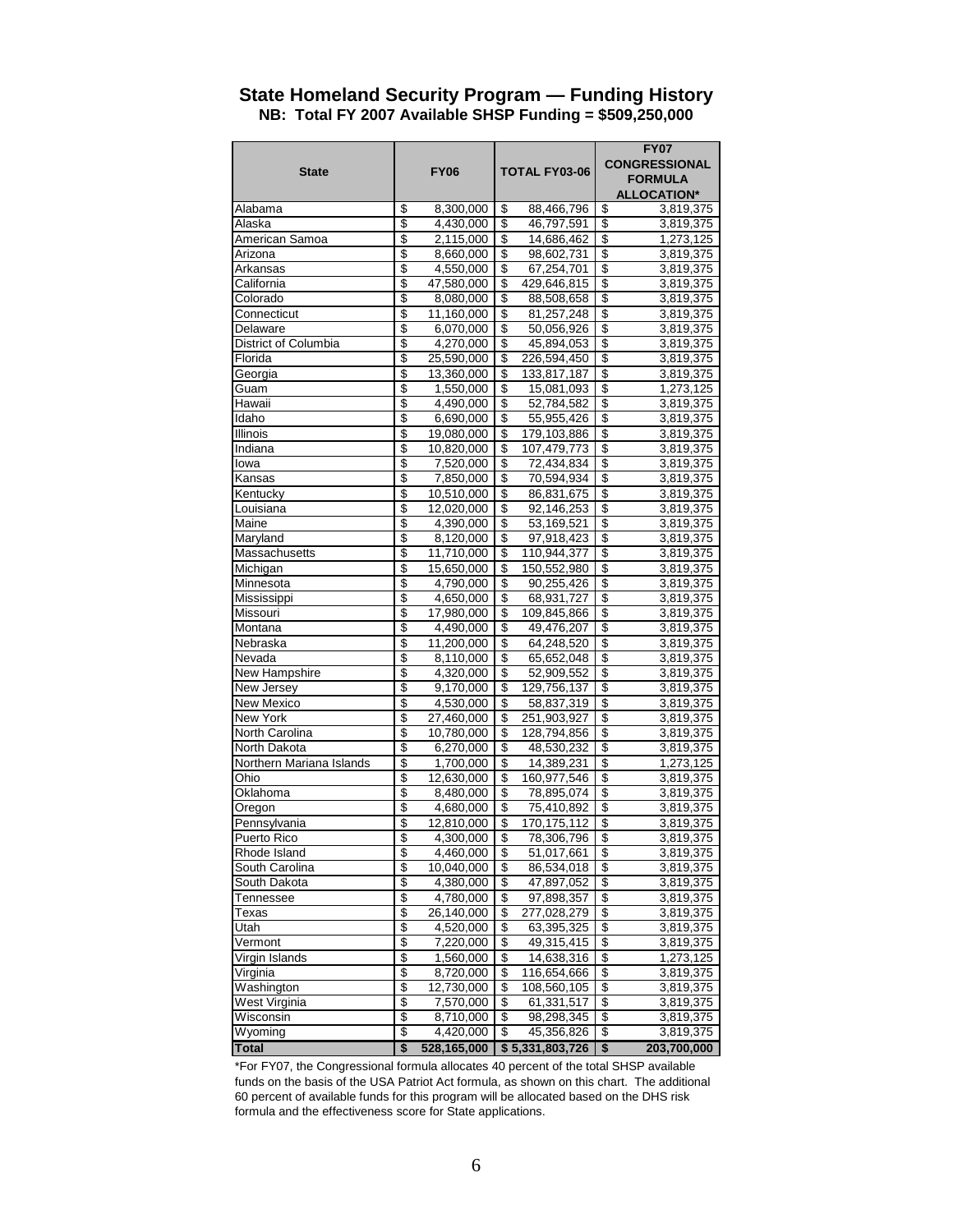| <b>State</b>             | <b>FY06</b>            | <b>TOTAL FY04-06</b>            | <b>FY07</b><br><b>CONGRESSIONAL</b>   |  |
|--------------------------|------------------------|---------------------------------|---------------------------------------|--|
|                          |                        |                                 | <b>FORMULA</b>                        |  |
| Alabama                  | \$<br>6,030,000        | \$<br>20,762,290                | <b>ALLOCATION*</b><br>\$<br>2,728,125 |  |
| Alaska                   | \$                     | \$                              | \$                                    |  |
|                          | 3,230,000              | 11,020,760                      | 2,728,125                             |  |
| American Samoa           | \$                     | \$                              | \$                                    |  |
|                          | 2,530,000              | 4,841,713                       | 909,375                               |  |
| Arizona                  | \$                     | \$                              | \$                                    |  |
|                          | 6,290,000              | 22,859,630                      | 2,728,125                             |  |
| Arkansas                 | $\overline{\$}$        | \$                              | \$                                    |  |
|                          | 3,310,000              | 14,838,073                      | 2,728,125                             |  |
| California               | \$                     | \$                              | \$                                    |  |
|                          | 42,370,000             | 112,655,660                     | 2,728,125                             |  |
| Colorado                 | \$                     | \$                              | \$                                    |  |
|                          | 7,600,000              | 22,392,512                      | 2,728,125                             |  |
| Connecticut              | \$                     | \$                              | \$                                    |  |
|                          | 1,850,000              | 14,738,181                      | 2,728,125                             |  |
| Delaware                 | \$                     | \$                              | \$                                    |  |
|                          | 4,050,000              | 12,140,246                      | 2,728,125                             |  |
| District of Columbia     | \$                     | \$                              | \$                                    |  |
|                          | 3,110,000              | 10,759,656                      | 2,728,125                             |  |
| Florida                  | \$                     | \$                              | \$                                    |  |
|                          | 18,610,000             | 55,636,891                      | 2,728,125                             |  |
| Georgia                  | \$                     | \$                              | \$                                    |  |
|                          | 11,430,000             | 33,600,613                      | 2,728,125                             |  |
| Guam                     | \$                     | \$                              | \$                                    |  |
|                          | 1,130,000              | 3,617,307                       | 909,375                               |  |
| Hawaii                   | \$                     | \$                              | \$                                    |  |
|                          | 3,260,000              | 12,141,939                      | 2,728,125                             |  |
| Idaho                    | \$                     | \$                              | \$                                    |  |
|                          | 4,870,000              | 13,935,337                      | 2,728,125                             |  |
| Illinois                 | \$                     | \$                              | \$                                    |  |
|                          | 18,200,000             | 47,605,959                      | 2,728,125                             |  |
| Indiana                  | \$                     | \$                              | \$                                    |  |
|                          | 5,090,000              | 22,858,554                      | 2,728,125                             |  |
| lowa                     | \$                     | \$                              | \$                                    |  |
|                          | 5,470,000              | 17,400,576                      | 2,728,125                             |  |
| Kansas                   | \$                     | \$                              | \$                                    |  |
|                          | 5,710,000              | 17,242,340                      | 2,728,125                             |  |
| Kentucky                 | \$                     | \$                              | \$                                    |  |
|                          | $\overline{4,}320,000$ | 18,350,518                      | 2,728,125                             |  |
| Louisiana                | \$                     | \$                              | \$                                    |  |
|                          | 8,740,000              | 23,464,819                      | 2,728,125                             |  |
| Maine                    | \$                     | \$                              | \$                                    |  |
|                          | 3,200,000              | 12,169,735                      | 2,728,125                             |  |
| Maryland                 | \$                     | \$                              | \$                                    |  |
|                          | 5,910,000              | 22.425.154                      | 2,728,125                             |  |
| Massachusetts            | \$                     | \$                              | \$                                    |  |
|                          | 10,240,000             | 28,469,319                      | 2,728,125                             |  |
| Michigan                 | \$                     | \$                              | \$                                    |  |
|                          | 11,390,000             | 36,175,538                      | 2,728,125                             |  |
| Minnesota                | \$                     | \$                              | \$                                    |  |
|                          | 3,490,000              | 19,205,064                      | 2,728,125                             |  |
| Mississippi              | \$                     | \$                              | \$                                    |  |
|                          | 3,390,000              | 15,205,264                      | 2,728,125                             |  |
| Missouri                 | \$                     | \$                              | \$                                    |  |
|                          | 5,610,000              | 22,496,769                      | 2,728,125                             |  |
| Montana                  | \$                     | \$                              | \$                                    |  |
|                          | 3,260,000              | 11,532,894                      | 2,728,125                             |  |
| Nebraska                 | \$                     | \$                              | \$                                    |  |
|                          | 1,540,000              | 11,293,280                      | 2,728,125                             |  |
| Nevada                   | $\overline{\$}$        | \$                              | \$                                    |  |
|                          | 4,180,000              | 14,780,472                      | 2,728,125                             |  |
| New Hampshire            | \$                     | \$                              | \$                                    |  |
|                          | 3,140,000              | 12,075,565                      | 2,728,125                             |  |
| New Jersey               | \$                     | \$                              | \$                                    |  |
|                          | 7,540,000              | 29,705,232                      | 2,728,125                             |  |
| New Mexico               | \$                     | \$                              | \$                                    |  |
|                          | 3,290,000              | 13,278,571                      | 2,728,125                             |  |
| New York                 | \$                     | \$                              | \$                                    |  |
|                          | 26,010,000             | 67,233,155                      | 2,728,125                             |  |
| North Carolina           | \$                     | \$                              | \$                                    |  |
|                          | 9,560,000              | 31,268,675                      | 2,728,125                             |  |
| North Dakota             | \$                     | \$                              | \$                                    |  |
|                          | 4,350,000              | 12,118,993                      | 2,728,125                             |  |
| Northern Mariana Islands | \$                     | \$                              | \$                                    |  |
|                          | 970,000                | 3,303,084                       | 909,375                               |  |
| Ohio                     | $\overline{\$}$        | \$                              | \$                                    |  |
|                          | 9,180,000              | 36,427,471                      | 2,728,125                             |  |
| Oklahoma                 | \$                     | \$                              | \$                                    |  |
|                          | 6,170,000              | 19,114,300                      | 2,728,125                             |  |
| Oregon                   | \$                     | \$                              | \$                                    |  |
|                          | 3,400,000              | 16,410,052                      | 2,728,125                             |  |
| Pennsylvania             | \$                     | \$                              | \$                                    |  |
|                          | 11,050,000             | 39,959,677                      | 2,728,125                             |  |
| Puerto Rico              | \$                     | \$                              | \$                                    |  |
|                          | 3,130,000              | 16,734,562                      | 2,728,125                             |  |
| Rhode Island             | \$                     | \$                              | \$                                    |  |
|                          | 2,960,000              | 11,520,422                      | 2,728,125                             |  |
| South Carolina           | \$                     | \$                              | \$                                    |  |
|                          | 4,100,000              | 18,168,552                      | 2,728,125                             |  |
| South Dakota             | $\overline{\$}$        | \$                              | $\overline{\boldsymbol{\epsilon}}$    |  |
|                          | 3,180,000              | 11, 181, 474                    | 2,728,125                             |  |
| Tennessee                | \$                     | \$                              | \$                                    |  |
|                          | 3,480,000              | 20,601,584                      | 2,728,125                             |  |
| Texas                    | \$                     | \$                              | \$                                    |  |
|                          | 24,740,000             | 70,936,283                      | 2,728,125                             |  |
| Utah                     | \$                     | \$                              | \$                                    |  |
|                          | 3,280,000              | 14,113,118                      | 2,728,125                             |  |
| Vermont                  | \$                     | \$                              | \$                                    |  |
|                          | 3,520,000              | 11,259,424                      | 2,728,125                             |  |
| Virgin Islands           | \$                     | \$                              | \$                                    |  |
|                          | 1,130,000              | 3,534,024                       | 909,375                               |  |
| Virginia                 | \$                     | \$                              | \$                                    |  |
|                          | 6,340,000              | 26,199,787                      | 2,728,125                             |  |
| Washington               | \$                     | \$                              | \$                                    |  |
|                          | 9,260,000              | 26,886,129                      | 2,728,125                             |  |
| West Virginia            | \$                     | \$                              | \$                                    |  |
|                          | 5,510,000              | 15,393,097                      | 2,728,125                             |  |
| Wisconsin                | \$<br>6,330,000        | \$<br>22,798,398<br>10,616,846  | \$<br>2,728,125                       |  |
| Wyoming                  | \$<br>3,090,000        | \$                              | \$<br>2,728,125                       |  |
| <b>Total</b>             |                        | $$384,120,000$ $$1,267,455,537$ | 145,500,000<br>\$                     |  |

#### **Law Enforcement Terrorism Prevention Program — Funding History NB: Total FY 2007 Available LETPP Funding = \$363,750,000**

\*For FY07, the Congressional formula allocates 40 percent of the total LETPP available funds on the basis of the USA Patriot Act formula, as shown on this chart. The additional 60 percent of available funds for this program will be allocated based on the DHS risk formula and the effectiveness score for State applications.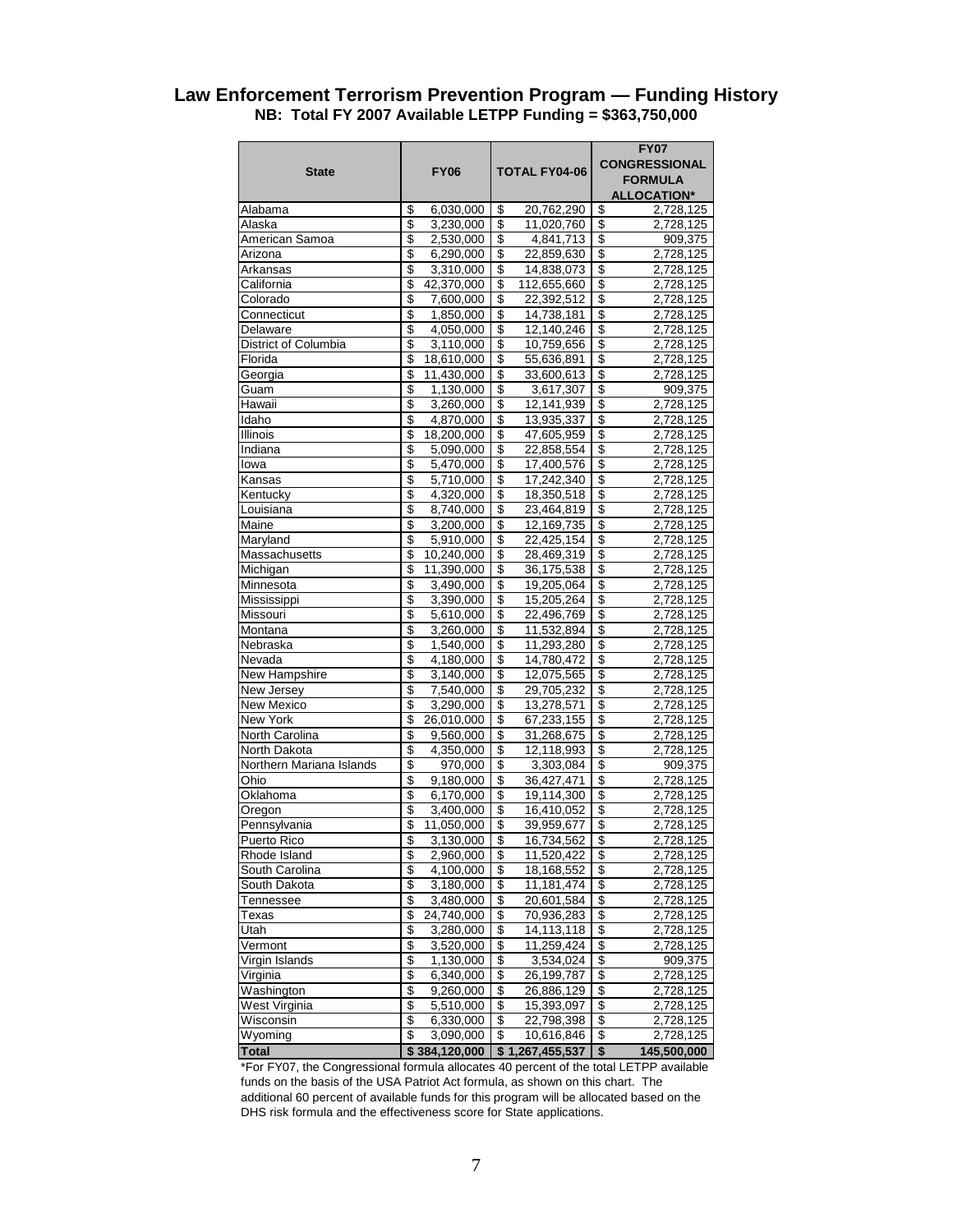# **Metropolitan Medical Response System — Funding History**

| <b>State</b>   | <b>MMRS Jurisdiction</b>                                      | <b>FY06</b>  | <b>TOTAL FY05-06</b> | <b>FY07</b>           |
|----------------|---------------------------------------------------------------|--------------|----------------------|-----------------------|
| Alabama        | Birmingham, Huntsville, Mobile, and                           | \$929,320    | \$1,839,688          | \$1,032,581           |
| Alaska         | Montgomery<br>Anchorage and Southeast Alaska                  | \$464,660    | \$919,844            | \$516,290             |
| Arizona        | Glendale, Mesa, Phoenix, and Tucson                           | \$929,320    | \$1,839,688          | \$1,032,581           |
| Arkansas       | Little Rock                                                   | \$232,330    | \$459,922            | \$258,145             |
|                | Los Angeles, San Francisco, San Diego, San                    |              |                      |                       |
|                | Jose, Long Beach, Oakland, Sacramento,                        |              |                      |                       |
|                | Fresno, Santa Ana, Anaheim, Riverside,                        |              |                      |                       |
| California     | Glendale, Huntington Beach, Stockton,                         | \$4,181,940  | \$8,278,596          | \$4,646,613           |
|                | Bakersfield, Fremont, Modesto, and San                        |              |                      |                       |
|                | Bernardino                                                    |              |                      |                       |
| Colorado       | Aurora, Colorado Springs, and Denver                          | \$696,990    | \$1,379,766          | \$774,435             |
| Connecticut    | Hartford                                                      | \$232,330    | \$459,922            | \$258,145             |
| Florida        | Miami, Jacksonville, Tampa, St. Petersburg,                   | \$1,626,310  | \$3,219,454          | \$1,807,016           |
|                | Hialeah, Ft. Lauderdale, and Orlando                          |              |                      |                       |
| Georgia        | Atlanta and Columbus                                          | \$464,660    | \$919,844            | \$516,290             |
| Hawaii         | Honolulu                                                      | \$232,330    | \$459,922            | \$258,145             |
| Illinois       | Chicago                                                       | \$232,330    | \$459,922            | \$258,145             |
| Indiana        | Ft. Wayne and Indianapolis                                    | \$464,660    | \$919,844            | \$516,290             |
| lowa           | Des Moines                                                    | \$232,330    | \$459,922            | \$258,145             |
| Kansas         | Kansas City and Wichita                                       | \$464,660    | \$919,844            | \$516,290             |
| Kentucky       | Lexington/Fayette and Louisville                              | \$464,660    | \$919,844            | \$516,290             |
| Louisiana      | Baton Rouge, Jefferson Parish, New Orleans,<br>and Shreveport | \$929,320    | \$1,839,688          | \$1,032,581           |
| Maryland       | <b>Baltimore</b>                                              | \$232,330    | \$459,922            | \$258,145             |
| Massachusetts  | Boston, Springfield, and Worcester                            | \$696,990    | \$1,379,766          | \$774,435             |
| Michigan       | Detroit, Grand Rapids, and Warren                             | \$696,990    | \$1,379,766          | \$774,435             |
| Minnesota      | Minneapolis and St. Paul                                      | \$464,660    | \$919,844            | \$516,290             |
| Mississippi    | Jackson                                                       | \$232,330    | \$459,922            | $\overline{$}258,145$ |
| Missouri       | Kansas City and St. Louis                                     | \$464,660    | \$919,844            | \$516,290             |
| Nebraska       | Lincoln and Omaha                                             | \$464,660    | \$919,844            | \$516,290             |
| Nevada         | Las Vegas                                                     | \$232,330    | \$459,922            | \$258,145             |
| New Hampshire  | Northern New England MMRS                                     | \$232,330    | \$459,922            | \$258,145             |
| New Jersey     | Jersey City and Newark                                        | \$464,660    | \$919,844            | \$516,290             |
| New Mexico     | Albuquerque                                                   | \$232,330    | \$459,922            | \$258,145             |
| New York       | Buffalo, New York City, Rochester, Syracuse,<br>and Yonkers   | \$1,161,650  | \$2,299,610          | \$1,290,726           |
| North Carolina | Charlotte, Greensboro, and Raleigh                            | \$696,990    | \$1,379,766          | \$774,435             |
| Ohio           | Akron, Cincinnati, Cleveland, Columbus,                       | \$1,393,980  | \$2,759,532          |                       |
|                | Dayton, and Toledo                                            |              |                      | \$1,548,871           |
| Oklahoma       | Oklahoma City and Tulsa                                       | \$464,660    | \$919,844            | \$516,290             |
| Oregon         | Portland                                                      | \$232,330    | \$459,922            | \$258,145             |
| Pennsylvania   | Allegheny County and Philadelphia                             | \$464,660    | \$919,844            | \$516,290             |
| Rhode Island   | Providence                                                    | \$232,330    | \$459,922            | \$258,145             |
| South Carolina | Columbia                                                      | \$232,330    | \$459,922            | \$258,145             |
| Tennessee      | Chattanooga, Knoxville, Memphis, and<br>Nashville             | \$929,320    | \$1,839,688          | \$1,032,581           |
|                | Amarillo, Arlington, Austin, Corpus Christi,                  |              |                      |                       |
|                | Dallas, El Paso, Fort Worth, Garland, Houston,                |              | \$5,978,986          | \$3,355,887           |
| Texas          | Irving, Lubbock, San Antonio, and Southern Rio                | \$3,020,290  |                      |                       |
|                | Grande                                                        |              |                      |                       |
| Utah           | Salt Lake City                                                | \$232,330    | \$459,922            | \$258,145             |
|                | Arlington County, Chesapeake, Newport News,                   |              |                      | \$1,548,871           |
| Virginia       | Norfolk, Richmond, and Virginia Beach                         | \$1,393,980  | \$2,759,532          |                       |
| Washington     | Seattle, Spokane, and Tacoma                                  | \$696,990    | \$1,379,766          | \$774,435             |
| Wisconsin      | Madison and Milwaukee                                         | \$464,660    | \$919,844            | \$516,290             |
| <b>Total</b>   |                                                               | \$28,808,920 | \$57,030,328         | \$32,010,000          |